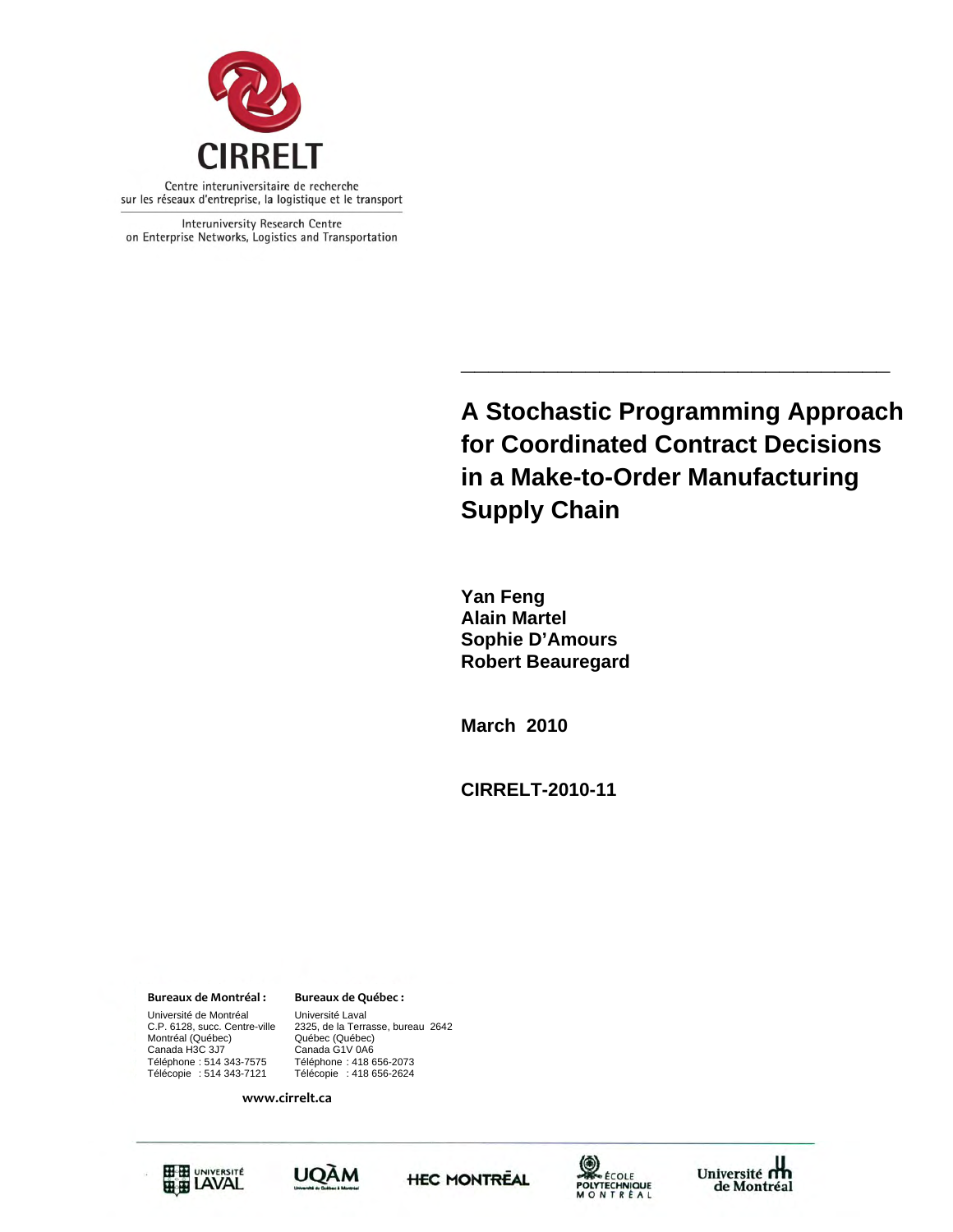# **A Stochastic Programming Approach for Coordinated Contract Decisions in a Make-to-Order Manufacturing Supply Chain**

Yan Feng<sup>1,2,\*</sup>, Alain Martel<sup>1,3</sup>, Sophie D'Amours<sup>1,2</sup>, Robert Beauregard<sup>4</sup>

- 1 Interuniversity Research Centre on Enterprise Networks, Logistics and Transportation (CIRRELT)
- <sup>2</sup> Département de génie mécanique, Université Laval, Pavillon Adrien-Pouliot, 1065, avenue de la médecine, Québec, Canada G1V 0A6
- 3 Département des opérations et systèmes de décision, Pavillon Palasis-Prince, 2325, rue de la Terrasse, Université Laval, Québec, Canada G1V 0A6
- <sup>4</sup> Département des sciences du bois et de la forêt, Pavillon Abitibi-Price, 2405, rue de la Terrasse, Université Laval, Québec, G1V 0A6

**Abstract.** This article proposes a stochastic programming approach for coordinated contract design, allocation and selection decisions, from a manufacturer's point of view, in a three-tier manufacturing supply chain. In a capacitated make-to-order manufacturing system, the manufacturer wishes to offer different customer-contracts to satisfy their needs, to accept the contracts that optimize resource capacity allocations, and to select supplier-contracts that guarantee the satisfaction of the demand in order to maximize profits. Using a two-stage stochastic programming model with recourse, these decisions are addressed under a stochastic economic, market, supply, and system environment. The computational results show that the proposed model provides more realistic and robust solutions, with expected 12% performance improvement over the solutions provided by a deterministic mixed integer programming model.

**Keywords**. Supply chain coordination, contract design, sales and operations planning (S&OP), make-to-order manufacturing, stochastic programming, oriented strand board (OSB) industry.

**Acknowledgements.** This project would not have been possible without the collaboration of FOR@C's partners, and the financial support of Natural Sciences and Engineering Council of Canada (NSERC grant # CAP 248987-01).

Results and views expressed in this publication are the sole responsibility of the authors and do not necessarily reflect those of CIRRELT.

Les résultats et opinions contenus dans cette publication ne reflètent pas nécessairement la position du CIRRELT et n'engagent pas sa responsabilité. **\_\_\_\_\_\_\_\_\_\_\_\_\_\_\_\_\_\_\_\_\_\_\_\_\_\_\_\_\_**

<sup>\*</sup> Corresponding author: Yan.Feng@cirrelt.ca

Dépôt légal – Bibliothèque et Archives nationales du Québec, Bibliothèque et Archives Canada, 2010

<sup>©</sup> Copyright Feng, Martel, D'Amours, Beauregard and CIRRELT, 2010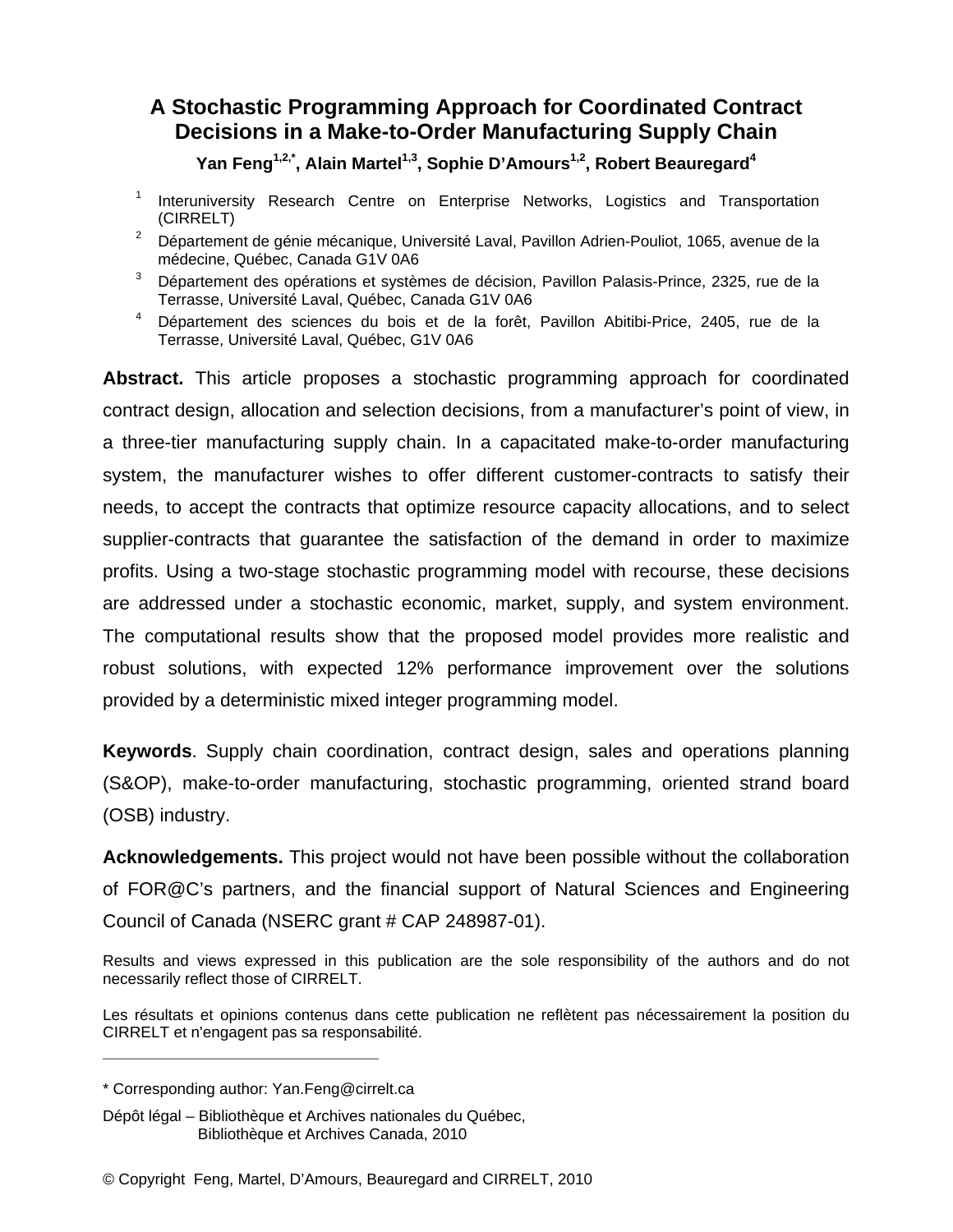### **1. Introduction**

Effective supply chain management requires collaboration and coordination between independently managed business entities along the supply chain. This function is generally governed by supply chain contracts (or agreements). There is a growing body of research on supply chain contracts defining relationships between supply chain partners. Most of the existing literature focuses on two-tier supplier-buyer contracts, with few exceptions that expend the contract decisions to a general supply chain network context (D'Amours et al. 2000). We consider a three-tier manufacturing supply chain, as illustrated in Figure 1, where a multi-site manufacturer purchases various raw materials from multiple suppliers, and produces different specialty and commodity products for a random demand and price market. Thus, there are contract relationships at both demand and supply ends of the supply chain.



**Figure 1. Three-tier Supply Chain in a Stochastic Environment** 

Generally, contract decisions are made at the beginning of the planning horizon. In a capacitated make-to-order manufacturing system, this decision involves selecting the contract customers so that their demand satisfaction is guaranteed and selecting the contract suppliers so that the raw material supplies are guaranteed while the manufacturer's financial objectives are reached. The manufacturer signs a contract with a customer only if there is enough capacity to satisfy the customer's demand. Hence, the manufacturer would typically allocate a certain proportion of the capacity to contract customers, keeping a capacity buffer for unexpected demand increases and/or to serve spot markets possibly for greater profitability. From a financial point of view, if the market becomes stronger, preserving or increasing contract sales would possibly cause contract demand backlogs and limit the opportunities for greater profitability. However, if the market weakens, reducing contract sales would potentially put the manufacturer at risk of incurring lower profits. Similar scenarios apply to the supply end where the manufacturer has the options to purchase raw materials through contract suppliers or from the open market (spot market) where greater discounts may be possible.

Once the demand contracts are signed with the customers, both contract and capacity allocations are determined, which blocks a proportion of the capacity for the entire contract duration term.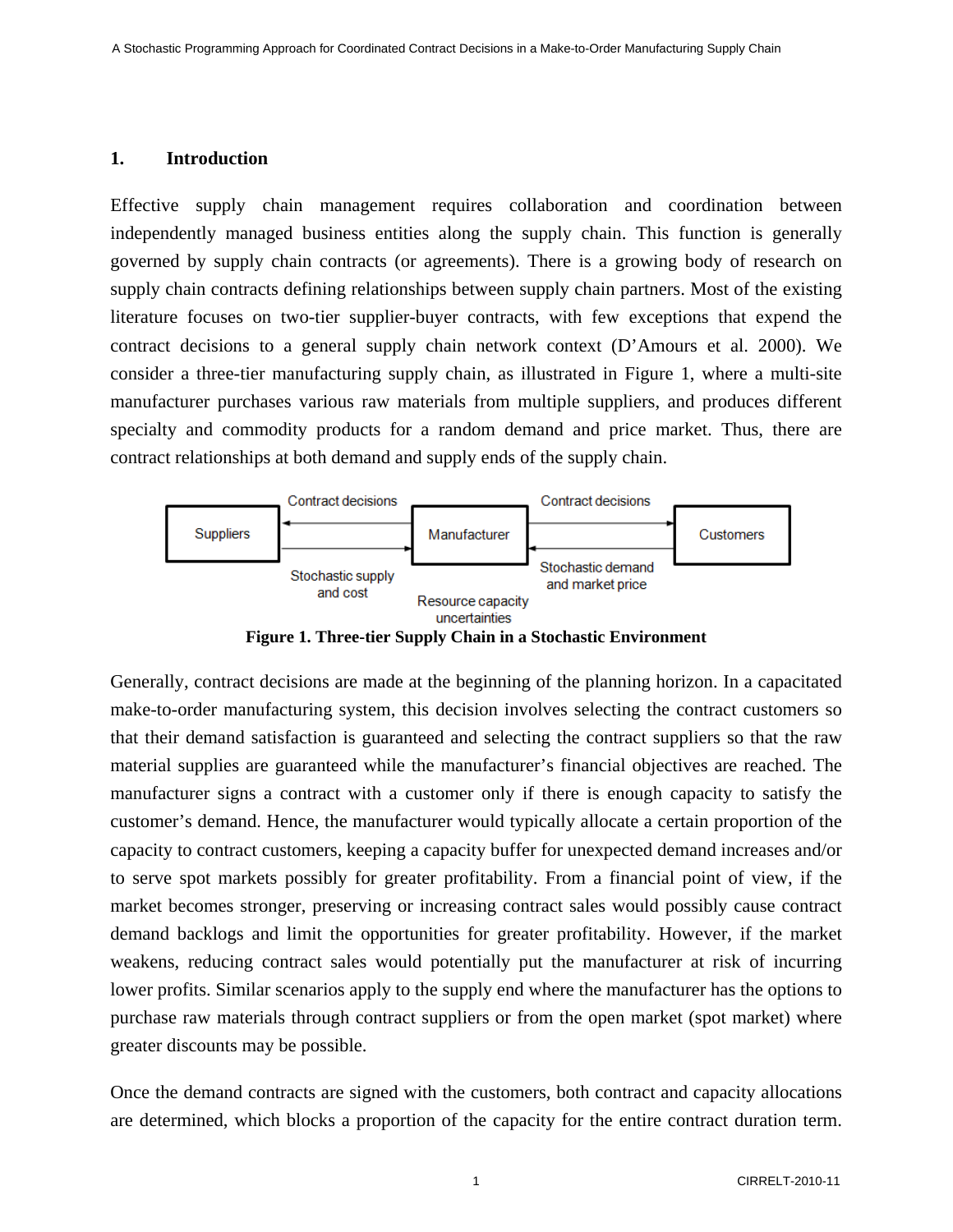Consequently, sub-optimal contract decisions would have significant impacts on both contract and spot sales, production and logistic performances, as well as raw material supply. Therefore, the demand contract decisions cannot be made in isolation. They must be coordinated both horizontally across different functions of the supply chain and vertically anticipating the impacts on the down stream operational decisions. This is a typical hierarchical planning problem where one has a decision time hierarchy. The objective of this article is to develop an optimization model to help the manufacturer to coordinate contract decisions at both demand and supply ends, and to allocate capacity, in such a way as to maximize the manufacturer's profitability while hedging against uncertainty.

In reality, during the course of the contract period, many uncertain events may happen related to economic conditions, market prices, customer demand, supply availability, and system capacity due to machine failures. This renders the decision-makers under significant risks when making contract decisions. In order to making robust contract decisions that are capable of coping with various uncertainties, a mathematical model that can anticipate the system performances under different plausible futures is required. In this article, we propose a stochastic programming approach to address coordinated contract design, allocation and selection decisions in a three-tier manufacturing supply chain. The research was carried out based on a real case in the Oriented Strand Board (OSB) industry.

OSB is a wood based structural panel widely used in North America as building material for wall, roof, and floor sheathings as well as I-joists. It is made of wood strands mixed with synthetic resins and wax compressed under high temperature and pressure in a hot press. The production is carried out on a highly automated production line, either in batch or in a continuous manner, depending on the type of hot press used. The production line is capable of making a wide range of OSB products including specialty and commodity products with different physical and mechanical properties. The products are mainly sold on contract and non-contract basis, in different markets, to four categories of customers: manufacturers (producing houses or house components), distributors, wholesalers, and retailers. The demand is highly seasonal with strong correlations with the activities in the building construction industry, whereas the supply, particularly for wood logs from forests, is affected by seasonal harvesting operations and long replenishment lead-times.

We address the three-tier supply chain contract design, allocation, and selection problem from the manufacturer's point of view. The manufacturer wishes to offer different contracts to suit the customers' needs and effectively allocate its resource capacities to the right customers, products, and locations. Among different types of contracts found in the literature and practice, we consider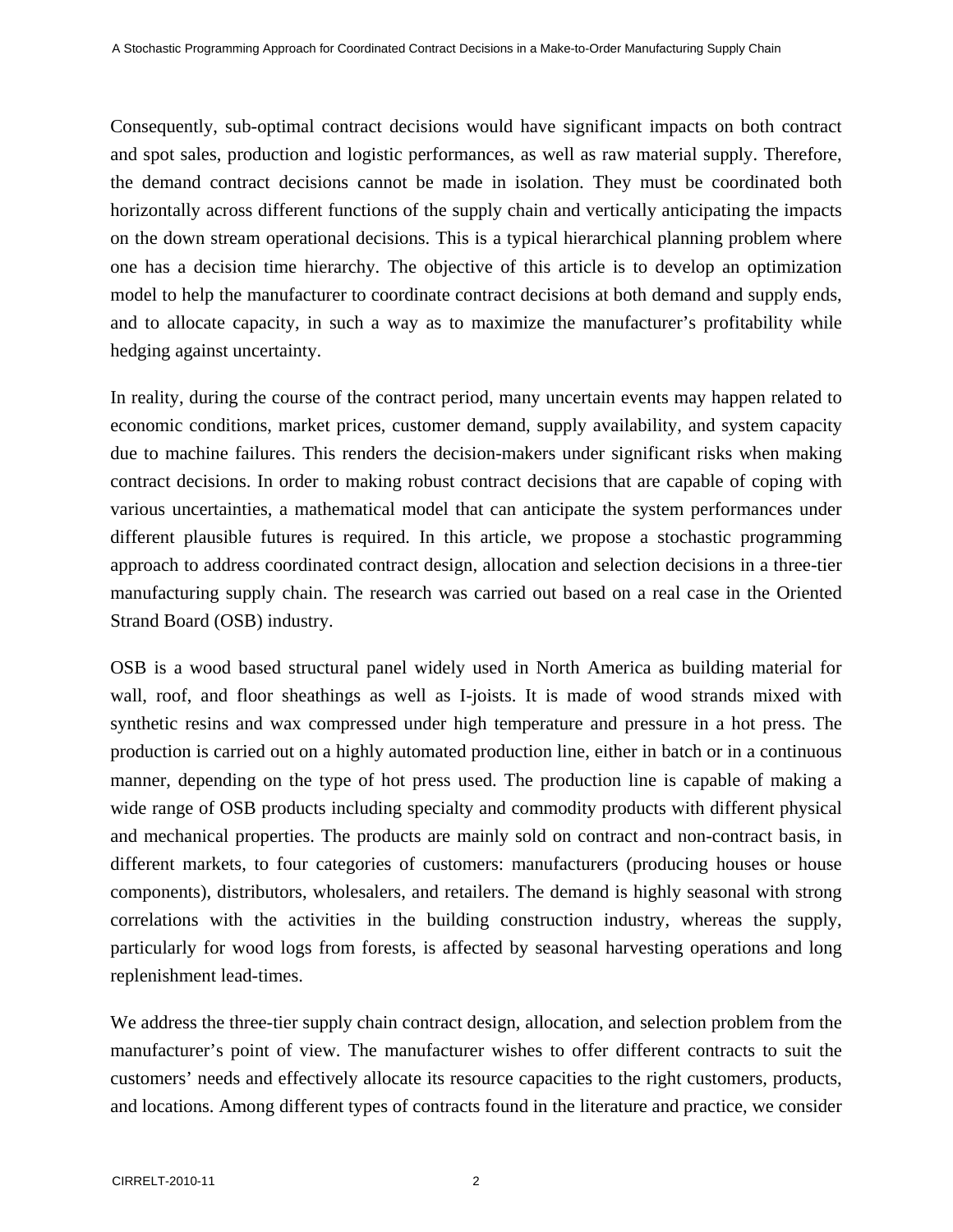four types of contracts that the manufacturer may offer: i) price-only, ii) periodical minimum quantity commitment, iii) periodical commitment with order band, iv) periodical stationary commitment. The manufacturer also needs to determine which supply contract to accept from which suppliers in order to guarantee the satisfaction of the contract and non-contract demand at lowest procurement cost. In this study, we limit the supply contracts to total minimum quantity commitments with different terms and prices from different suppliers.

We begin the article with a literature review in Section 2 to establish the foundation for this research. In Section 3, the problem definitions are provided with supply chain characteristics, economic, market, and contract descriptions. The two-stage stochastic programming model is presented in Section 4, followed by the solution approach in Section 5. Scenario sampling and model implementation are discussed in Section 6 with computational results being presented in Section 7. Section 8 provides the concluding remarks and future research directions.

# **2. Literature Review**

Since the 1990s, extensive work has been carried out in the general area of supply chain contracts. Tsay et al. (1999) and Cachon (2003) presented detailed reviews of various forms of contracts. Among them, the price-only contract is probably one of the simplest dominant forms of contracts used in practice. In this type of contract, a manufacturer quotes a unit wholesale price to a customer, and the customer has the flexibility to order any quantity in each period during the contract duration term. Lariviere (1999) pointed out that in price only contracts, suppliers tend to sell at a wholesale price above the production marginal cost, which induces the retailer to set a retail price above what an integrated firm would charge (also known as double marginalization), which could result in lower sales and profits than what an integrated channel would achieve. Lariviere and Porteus (2001) studied the price-only contract in a two-echelon distribution channel with a supplier selling to a single retailer facing a single-period newsvendor problem. It was concluded that price-only contracts cannot provide supply chain coordination.

Another widely applied form of contract is quantity discount contract. This type of contract introduces price incentives so as to stimulate sales and maximize supplier's profits. Monahan (1984) studied a single period quantity discount contract between a buyer and a supplier assuming the buyer is likely to react to any supplier's discount proposal. Weng (1995) investigated the effects of a single period quantity discount model on channel coordination and profit maximization. The analysis shows that quantity discount contracts do not guarantee joint profit maximization. However, channel coordination can be reached by employing quantity discounts and franchise fees simultaneously. Munson and Rosenblatt (2001) studied a quantity discount model in a three-echelon supply chain with the middle echelon being the decision maker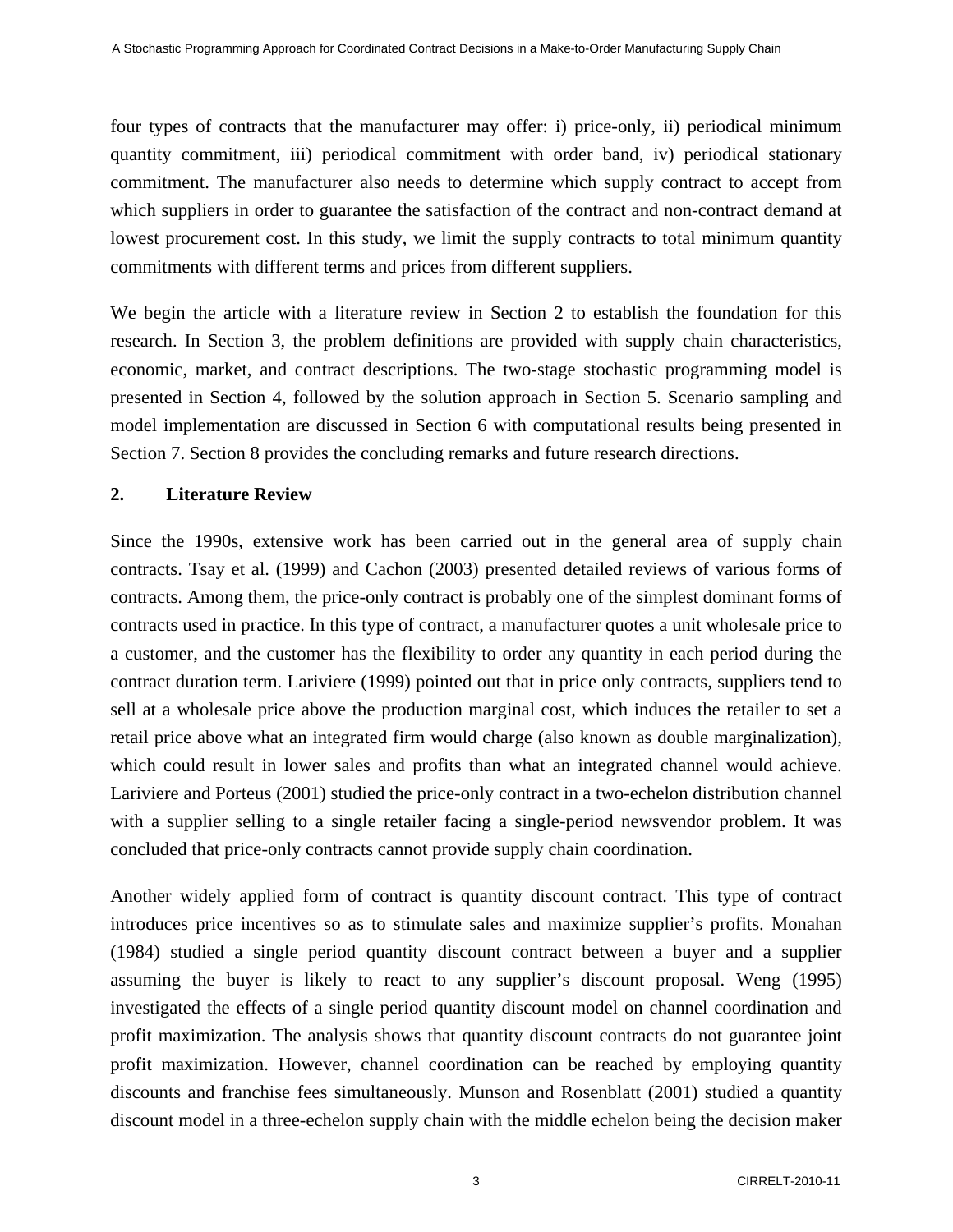offering different discount schemes. Clearly, discounts can be offered in combination with different contract forms where price incentives are necessary.

Under total minimum quantity commitment contracts, while a supplier offers a discounted price, a total minimum quantity commitment is required and, as the total minimum commitment increases, the unit price decreases. The buyer commits to purchase, during the entire contract horizon, at least the minimum quantity at the discounted price. There is no restriction on the maximum amount that can be purchased, nor requirement on the exact amount purchased in each period. Observations found that in a stochastic demand environment, the buyer inclines to purchase exactly its demand requirement, thus passing its demand uncertainties onto the supplier. Nevertheless, total minimum commitment contracts have been widely used as suppliers wish to increase market shares by locking-in buyers to commit to purchase in a longer term. On the other hand, if there is any uncertainty in the supply process, a buyer may wish to enter into such a contract to ensure long term supply (Anupindi and Bassok 1999). Bassok and Anupindi (1997) provided early work on supply contracts with total minimum quantity commitment for a singleproduct periodical review inventory problem with random demand. By studying a multi-period setting, Anupindi and Bassok (1999) argue that although the total minimum quantity commitment provides buying flexibility at discounted price, it may lead to supplier loss.

One of the remedy to this problem is the periodical commitment contract. Unlike the total minimum commitment contract, the periodical commitment contract imposes restrictions on periodical purchases and, thus, reduces the uncertainty in the order process. This contract may take various forms depending on the nature of periodical commitments and the flexibility offered. Broadly, the commitments could be stationary or dynamic. Stationary commitment contracts were analysed by Moinzadeh and Nahmias (2000) and Anupindi and Akella (1997). With a stationary commitment, a buyer is required to purchase a fixed minimum amount in each period. Discounts are given based on the level of minimum commitment. Additional units can be purchased but at an extra cost and the delivery may be delayed. This contract provides a greater level of demand certainty for the supplier and just-in-time delivery for the customer. With dynamic commitments, the minimum amount can be updated periodically in a rolling horizon manner. The use of rolling horizon procedures in contract based planning was investigated by D'Amours et al. (2000) in a manufacturing supply chain context. More recently, Lian and Deshmukh (2009) studied a rolling horizon planning contract with dynamic commitment and quantity flexibility between a buyer and a supplier for a single product. The flexibility in the contract can be offered in the form of an order band, where all order quantities are required to be within stationary lower and upper limits. Order-band contracts were initially studied by Kumar (1992) and Anupindi (1993) in a game-theoretic setting. Scheller-Wolf and Tayur (1998)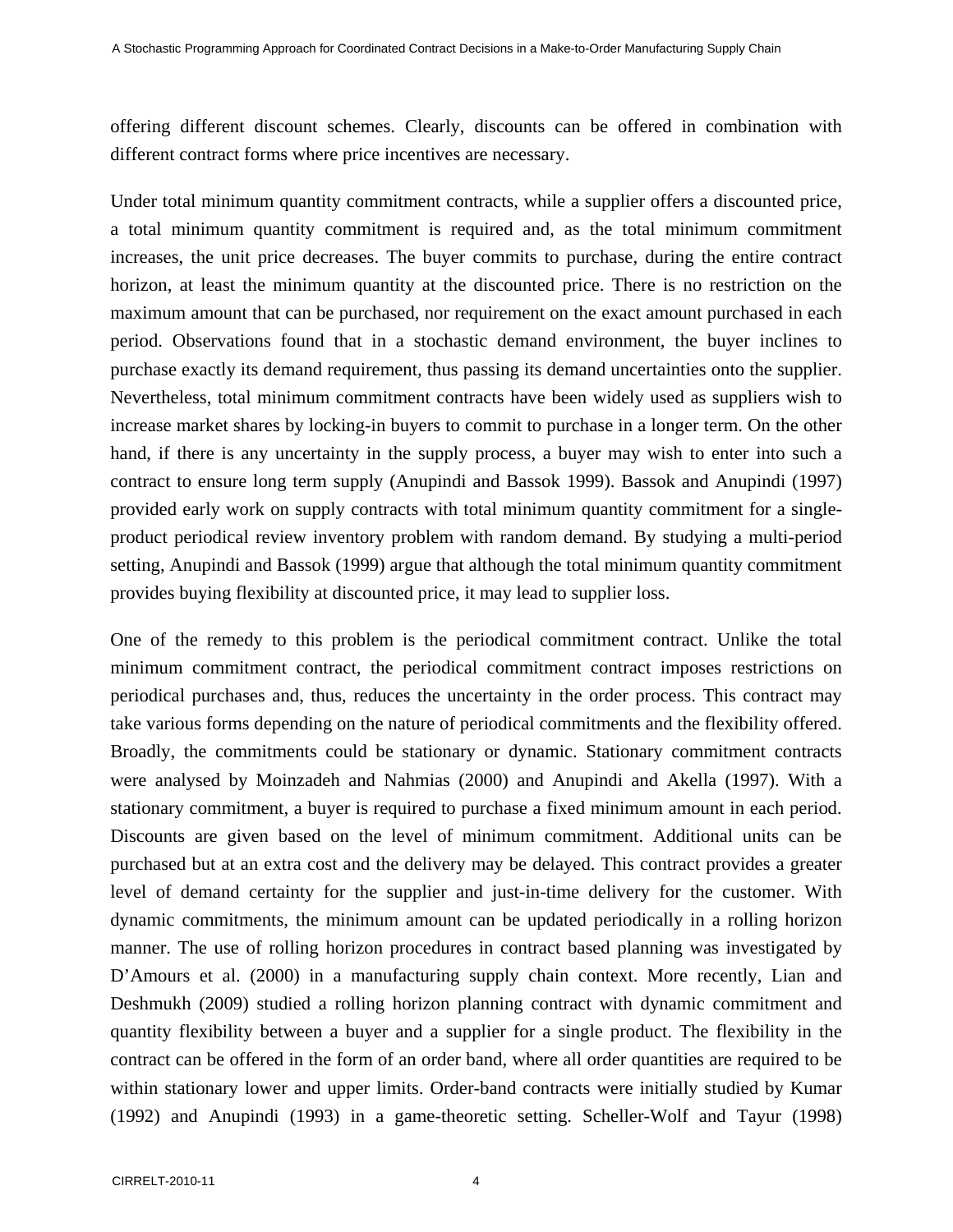extended the study in a Markovian demand environment. These contracts can also offer quantity flexibility through changing minimum and maximum limits revised in percentages that vary in accordance with the number of periods away from the delivery (Anupindi and Bassok 1999). Earlier studies on quantity flexibility contracts were published by Bassok and Anupindi (1997), Tsay (1999), and Tsay and Lovejoy (1999).

In supply chain contract design, a decision-maker has to determine what types of contract to offer, with what terms and conditions, and what reactions are possible from the customers. To tackle these questions, most of the researchers adopted an agent-based approach focusing on a contract between a buyer and a supplier. The buyer's optimization problem is solved first to determine his optimal order quantity according to the contract offered by the supplier. Then the supplier's optimization problem is solved for the buyer's optimal order quantity to determine the optimal supply contract. A Nash-equilibrium is reached and the costs (profits) of the buyer and supplier are examined to determine the optimal contract setting (Corbett and Tang 1999, Schneeweiss et al. 2004). When a manufacturer serves several customer-product-locations competing for its limited capacity, such as in our case, contract decisions becomes more complex. Unfortunately, such concerns have not yet been considered in most of the literature. One of the difficulties of addressing the coordinated contract design and allocation problem in a single supplier serving multiple customers is the ability to understand the possible reactions of the customers to the contract(s) offered. Consider that, instead of addressing the supplier's contract design problem based on a single-factor customer cost structure, like what has been assumed in most of the contract analysis and design problems, it is possible that the customer's choice of a contract is affected by several factors, the combined attributes of the contract policy, for instance. In this context, whether or not the customer will choose an offered contract policy is a probabilistic discrete choice problem, depending on the economic evaluation of the customer, as well as his perceived product qualities, the services provided, and socio-economic considerations. According Ben-Akiva and Lerman (1994) and Vila et al. (2007), such probability may be determined based on random utility theory using a logit discrete choice model. Vila et al. (2007) applied this method to determine the customer-contract choice probabilities for several customers, where the customers' reactions to the contracts offered are anticipated in a strategic supply chain design model. Similar approaches are adopted in bidding problems for a manufacturer facing multiple customer classes, as shown in Easton and Moodie (1999) and Watanapa and Techanitisawad (2004).

Furthermore, in the contract analysis and design problems, most of the models proposed assume a deterministic structure, with a few exceptions found in van Delft and Vial (2001), Zou et al. (2008), and Xu and Nozick (2008). Van Delft and Vial (2001) presented a stochastic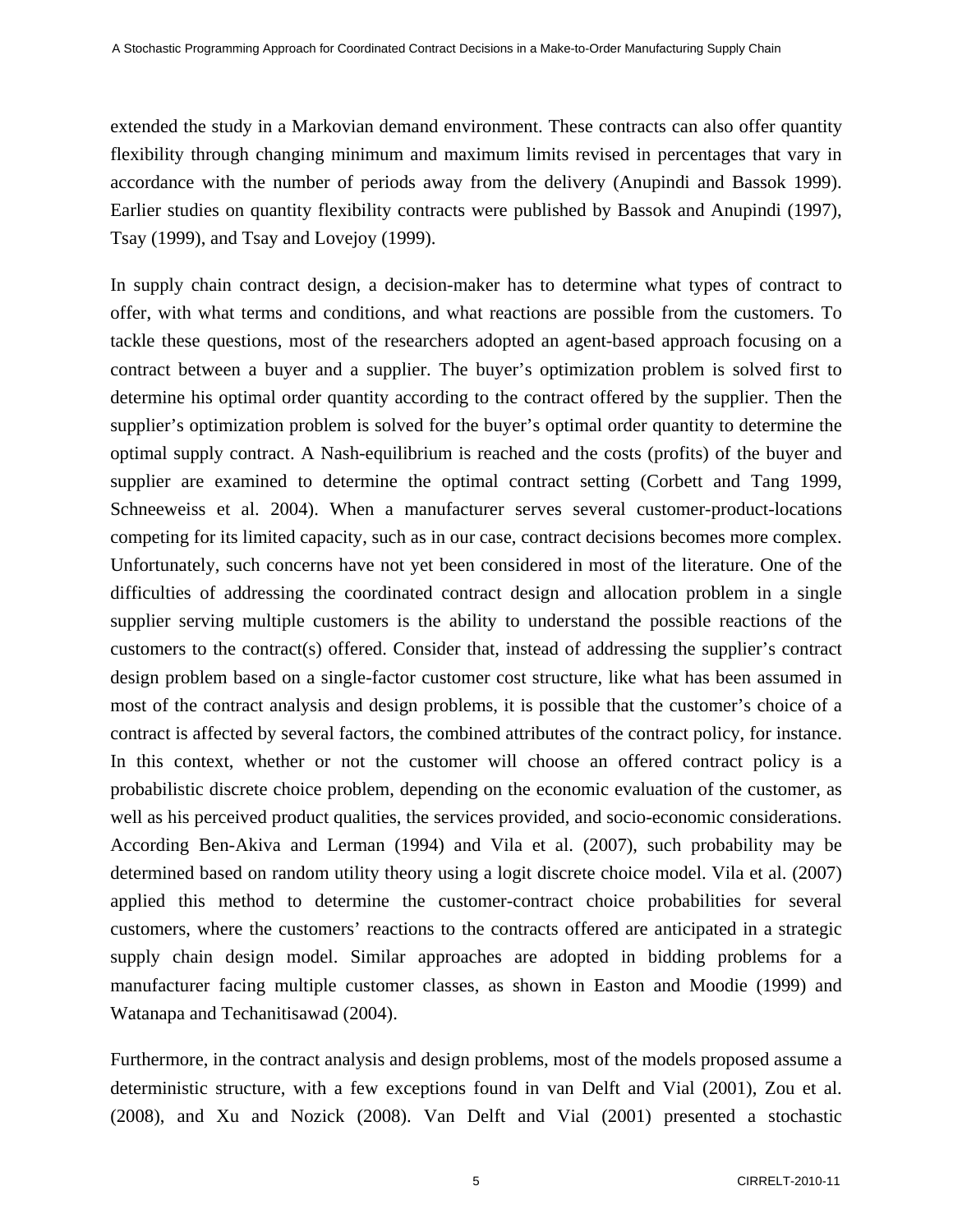programming approach for multi-period supply contract analysis between a buyer and a supplier. Zou et al. (2008) proposed a stochastic dynamic programming approach to design a supply contract between an assembler and two suppliers in an assembly system. Xu and Nozick (2008) proposed a two-stage stochastic model for facility location and network design with the possibility of using option contracts to hedge against uncertain events which could cause capacity loss at one or several suppliers in a geographic area.

In this study, the contract design and allocation problem at the demand end is addressed, and the possible customer reactions to a contract offer are anticipated through probabilistic customercontract choice analysis. The stochastic programming model presented in the following section is based on the deterministic model for multi-site supply chain sales and operations planning (SC-S&OP) developed by Feng et al. (2008) and the case therein.

### **3. Problem Definition**

### *3.1 Supply Chain Characteristics*

In this study, we consider a manufacturing supply chain network, consisting of a manufacturer, and several customers, suppliers and third-party distribution centres (DCs), as shown in Figure 2. The manufacturer has many production sites scattered in different regions. We define  $V = (S, M, D, C)$  as the set of network nodes (vertices), where *S*, *M*, *D*, and *C* are subsets associated to raw material suppliers, manufacturing sites, DCs, and customers respectively. Let  $R = (S \times M, M \times D, M \times C, D \times C)$  be the set of inbound and outbound arcs, corresponding to ordered pairs of elements of  $\mathcal V$ . The manufacturer produces both specialty and commodity products. The specialty products ( $i \in I_{\text{one}}$ ) are sold through contract agreements, and commodity products ( $i \in I_{\text{com}}$ ) can be sold through contract agreements or on the spot market. Both contract and spot market demands are highly seasonal. Customers ordering specialty products prefer a contract relationship in order to secure their supply. If the contract is not awarded, the customer is likely to seek other sources from competitors. A customer ordering commodity products may also choose a contract relationship, however she may purchase from the manufacturer through spot sales when a contract is not signed. The spot market is considered as a recourse which can absorb any production amount.

Each manufacturing site  $m \in M$  has a single capacitated production line producing a set  $I = I_{\text{spe}} \cup I_{\text{com}}$  of product families<sup>1</sup> on an MTO basis with small on-site inventory capacity. Every manufacturing site can produce all products  $i \in I$  and everyone can contribute to satisfy a given

 $\overline{a}$ 

<sup>&</sup>lt;sup>1</sup> In the reminder of the text, the word "product" should be interpreted as "product family".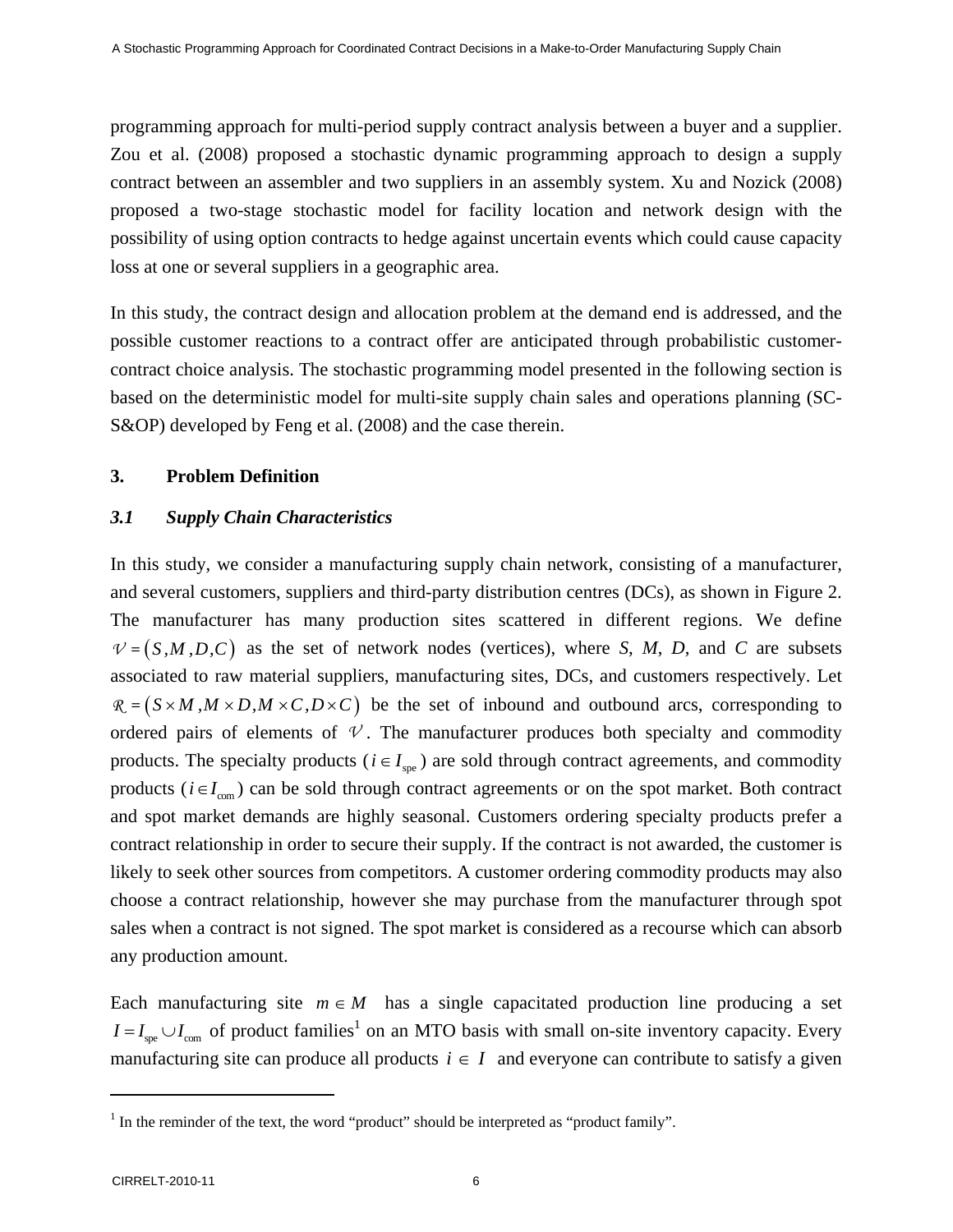contract subject to capacity constraints. However a contract may be satisfied more economically by one site than others due to its efficiency and location. We assume that production capacity is affected by unexpected machine down time, and hence, for plant *m* in planning period  $t \in T$ , it is an independent random variable  $K_{mt}$  with cumulative distribution function  $F_{K_{mt}}(.)$ .



**Figure 2. Contract Relationships in a Three-tier Manufacturing Supply Chain Network** 

The production of each product  $i \in I$  consumes a set of *J* raw materials with different ratios defined by a product recipe. The manufacturer purchases these raw materials from suppliers  $s \in S$ , including several potential contract suppliers ( $CS \subset S$ ) as well as non-contract spot market suppliers ( $NS \subset S$ ). Suppliers have different procurement lead-times  $L_j^s$  for raw material  $j \in J$ . Raw materials are classified into different categories and stored using different storage technologies. Let *G* be the set of storage technologies and *g,* a particular technology with storage capacity  $KI_{mg}$  for mill *m*. Also, let  $J_{g} \subset J$  be the subset of raw materials that can be stored with technology *g*. The raw material inventory is managed internally complying with safety stock policies. We assume that inbound raw material shipments are carried out by the suppliers, and that their shipping costs are included in the procurement costs.

The outbound shipments of the products from the manufacturing sites to the customers are carried out by third party logistic (3PL) providers, either directly or indirectly via a DC  $d \in D$ . The manufacturer has an access to several third party DCs which are assumed to have unlimited capacity. We assume a shipment cost is incurred for the flows on each outbound arc with a unit variable rate.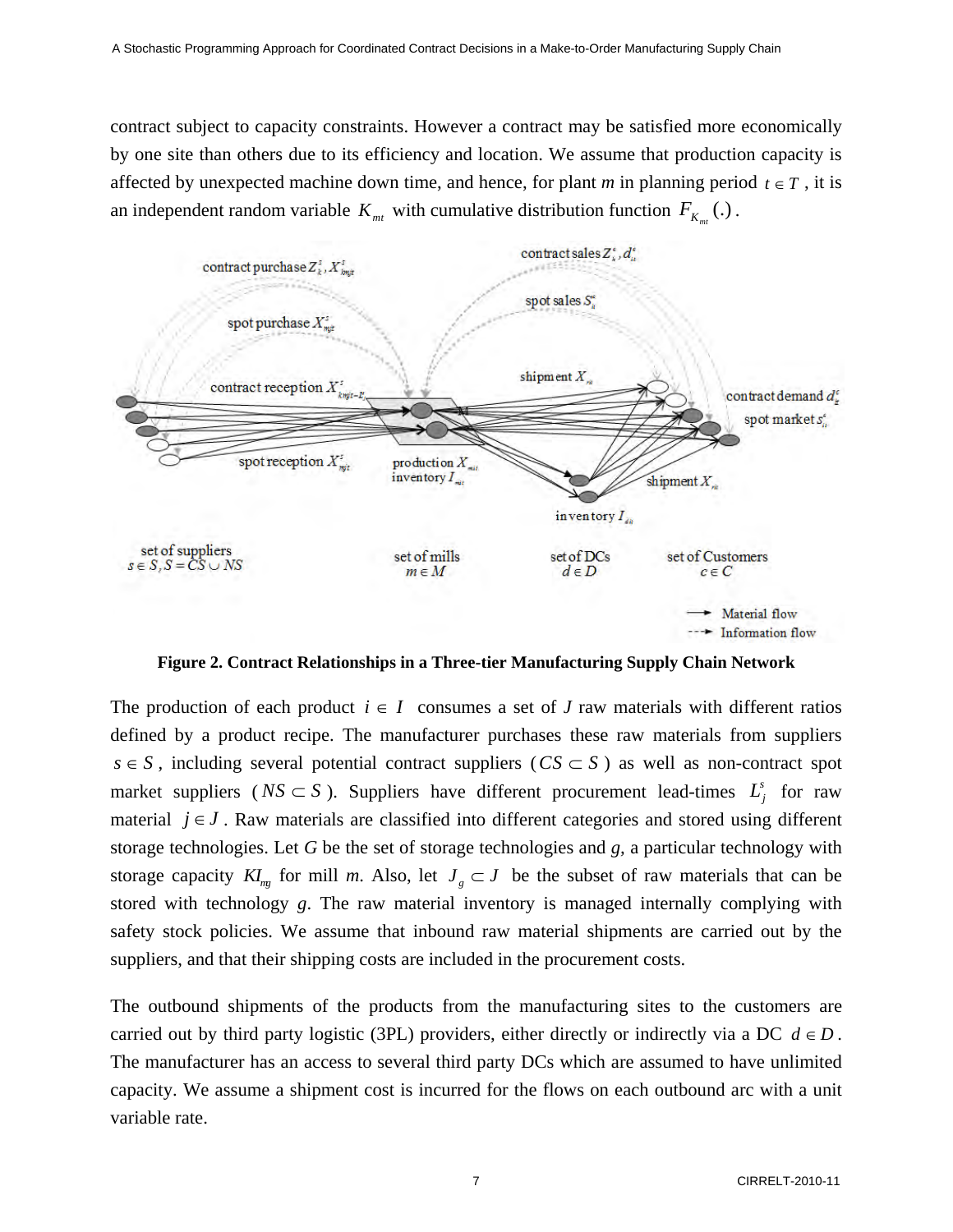### *3.2 Economic Trends*

At the time of making contract decisions, the manufacturer faces uncertainties in market prices, customer demand (both contract and non-contract), customer-contract preferences, raw material prices, and raw material supply availability. These uncertainties are related to the actions of competitors and, in particular, to the state of the economy. In order to take this into account, we assume that the random variables used to model these exogenous factors depend on a finite set Ξ of plausible economic trends over the planning horizon considered. The probability *P* (*e*) that economic trend *e*∈Ξ will prevail over the horizon is estimated subjectively by a panel of industry experts. More specifically, we assume that the probability distribution of the random variables associated to planning period  $t \in T$  depends on the prevailing economic trend  $e \in \Xi$ . The trend is defined by a function of the period index  $t \in T$  and it is applied to the value of the original random variables. A typical case would be the consideration of expending, stable and weakening economic trends defined by multiplying a given random variable by a linearly increasing (decreasing) per-period inflation (deflation) factor.

### *3.3 Customer Contract Policies*

As described in Section 1, we examine four potential forms of contracts that the manufacturer may offer to customers: price-only, periodical minimum quantity commitment, periodical commitment with an order band, and periodical stationary commitment. These forms of contracts provide different levels of quantity commitments and flexibilities. For each form of contract, the manufacturer may develop different policies with different contract duration terms and price incentives. Let  $K^C$  be the entire set of potential customer contract policies the manufacturer offers. Each contract policy  $k \in K^C$  is characterized by a number of distinguishing attributes that influence customer decisions. Without loss of generality, such attributes may include a price discount factor  $\phi_k$ , a fixed contract charge  $a_k$ , a quantity flexibility expressed by minimum and maximum quantities  $lb_k$  and  $ub_k$ , a contract starting period  $t_k$ , and a contract duration term  $N_k$ (in periods). These attribute values may be determined by the manufacturer's observations of the historical customer ordering behaviours, contract strategies, and pricing experiences. Obviously, the price-only contract provides the greatest quantity flexibility with  $lb_k$  being "0" and  $ub_k$  being a sufficient large number, while periodical stationary commitment has the least flexibility with  $lb_k = ub_k$ .

Given the contract commitments and flexibilities, since contract demand may vary randomly, it may be impossible to satisfy the entire contract demand in each period with the finite capacity available. Hence, backlogs are allowed for contract demand. Different backlog penalty costs are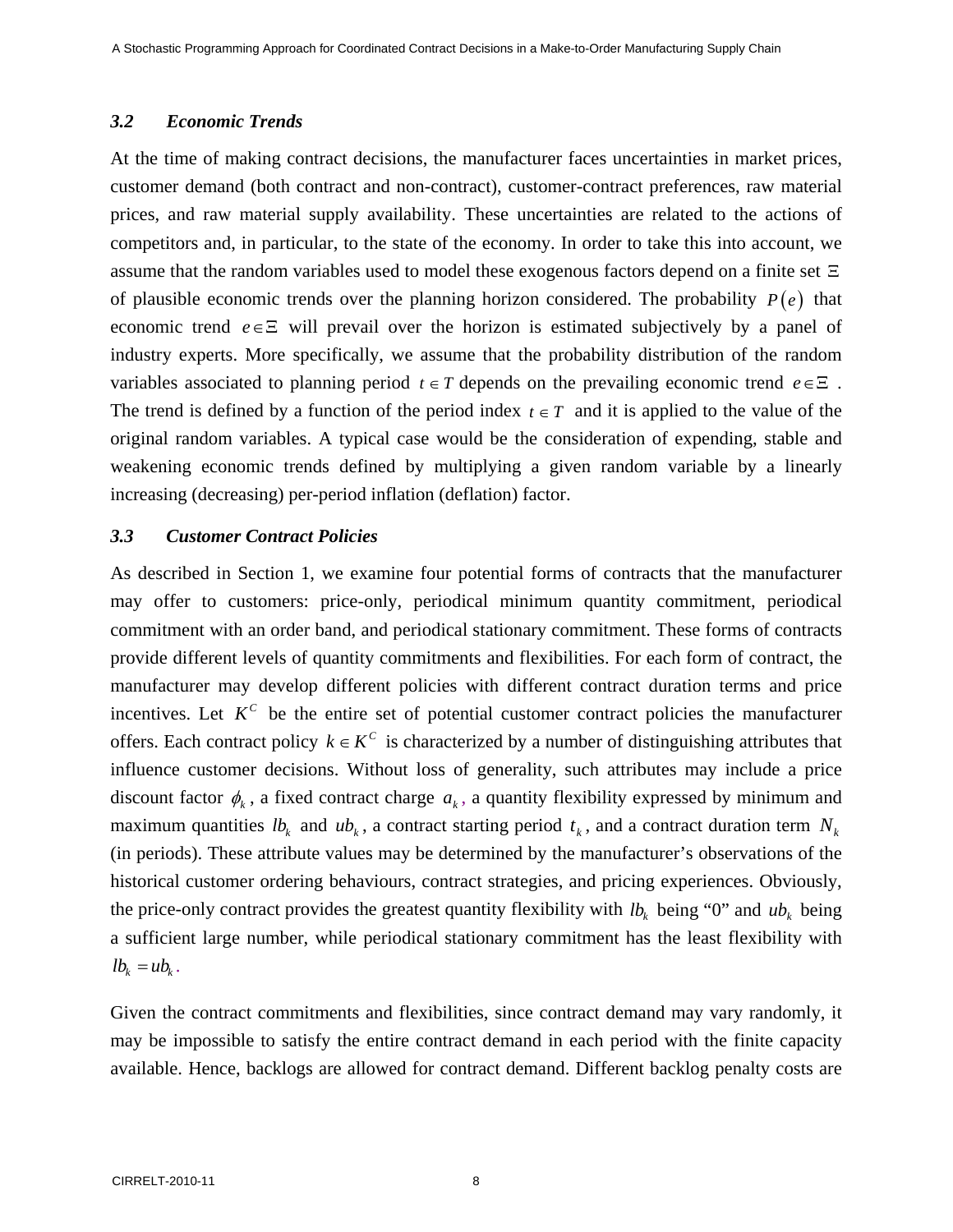used for different forms of contracts, so that backlog, should it becomes necessary, is more likely to occur for contracts with greater quantity flexibilities (such as price-only contract).

### *3.4 Customer-Contract Choice Analysis*

A manufacturer's decision to offer a contract to a customer does not guarantee that the contract will be signed, but implies that it is feasible and economically advantageous for the manufacturer. Whether or not a customer *c* will accept a contract *k* offered, under economic trend *e*, is modelled using a discrete choice random variable  $\xi_k^c$ . In an industrial environment, this choice is affected by many factors such as prices, commitment requirements, customer demand, contract duration terms, product quality, service standards, location, and socio-economic considerations. It is also affected by the competitors' offers available in the market. Let *K* be the universal contract set offered to some customer population, including all the contract policies offered by the manufacturer, the competitors, as well as the virtual contract  $(k = 0)$  offered by the spot market,  $(K \supset K<sup>c</sup>)$ . Each customer *c* in the customer population has a preference to a subset of the contracts  $\mathcal{K}^c \subset K$ . According to Ben-Akiva and Lerman (1994) and Vila et al. (2007), the customer's preferences for one contract over the alternative subset of contracts can be modeled based on economic consumer theory, assuming that the customer has the ability to compare all possible contracts, using discrete choice analysis.

In discrete choice analysis, the attractiveness of each alternative contract can be evaluated by a vector of the attribute values, such as  $v_k = (\phi_k, lb_k, ub_k, N_k, id(k))$ , where  $id(k)$  provides the identity of the manufacturer who is making the offer. Based on random utility theory, the choice preference of customer *c* for a contract *k* under economic trend *e* can be modeled as a linear utility function:

$$
U_e^c(k) = \beta_{1e}\phi_k + \beta_{2e}lb_k + \beta_{3e}ub_k + \beta_{4e}N_k + \beta_{5e}id(k) + \varepsilon_{cek}, \qquad c \in \mathbb{C}, e \in \mathbb{Z}, k \in \mathbb{K}^c
$$

where  $\beta_{i_e}$ , ...,  $\beta_{i_e}$  are parameters to be estimated, and  $\varepsilon_{i_{eik}}$  is an independent Gumbel distributed random disturbance. This random disturbance is introduced to take into account any unexpected influences.

Customer *c* will likely choose a contract policy  $k \in \mathcal{K}^c$  that has the highest utility value. Thus, the probability that customer *c* chooses a contract *k* under economic trend *e* can be expressed by:

$$
P_e^c(k) = P\big(U_e^c(k) \ge U_e^c(l), \,\forall l \in \mathcal{K}^c, l \ne k\big)
$$

Note that for a given contract horizon  $T_k = \{t_k, ..., t_k + N_k - I\}$ , the manufacturer could only offer a single contract policy  $k \in K^c$  to a customer. In order to calculate the probability  $P_e^c(k)$ , only offer *k* and offers of the competitors should be considered. Let  $\mathcal{K}^c(k) \subset \mathcal{K}^c$  be the set of these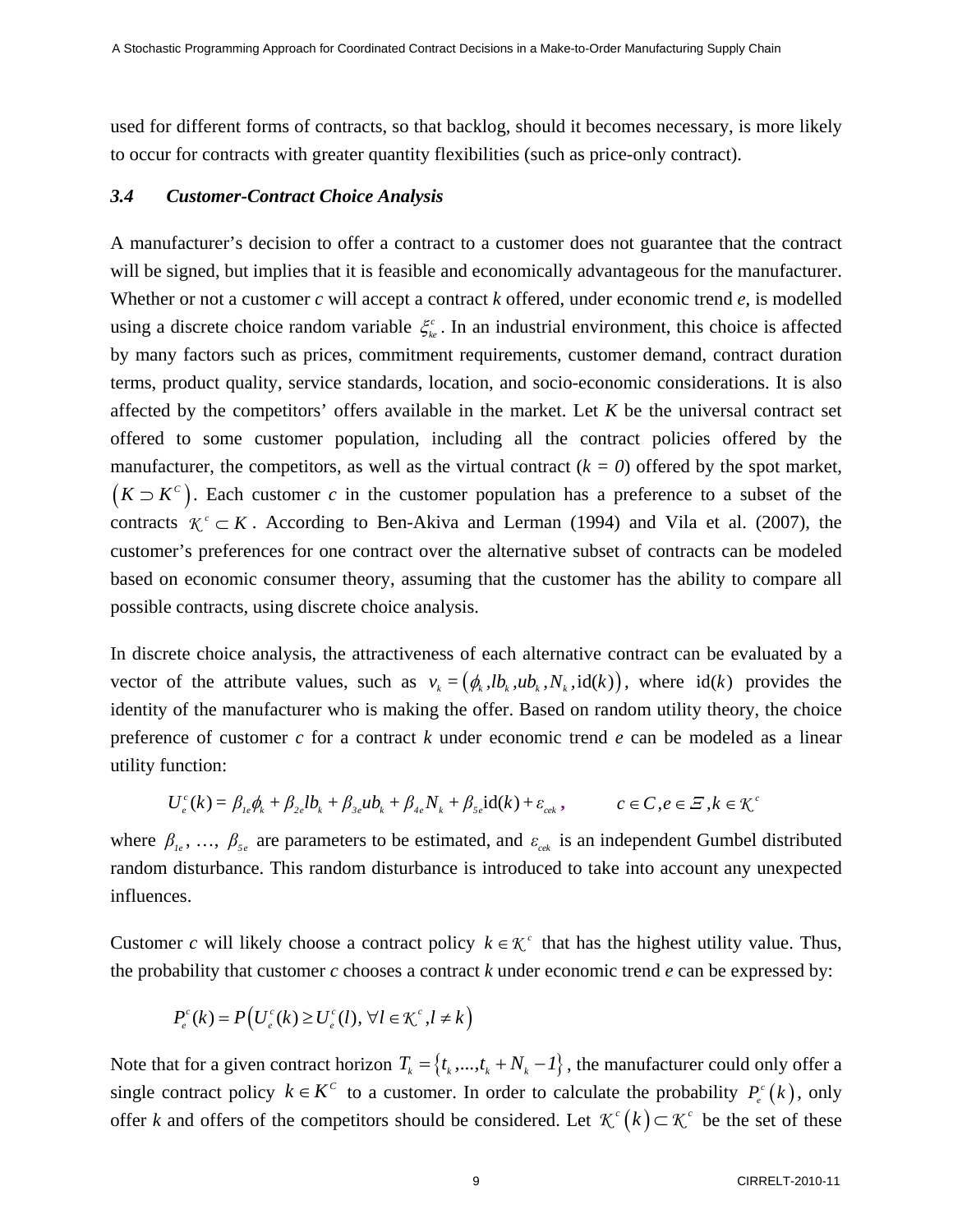offers. When using a Multinomial Logit discrete choice model, the probability that the contract *k* would be signed if offered to customer *c* under economic trend *e* can be calculated using the expression:

$$
P_e^c(k) = \frac{e^{\mu(\beta_{1e}\phi_k + \beta_{2e}lb_k + \beta_{3e}ub_k + \beta_{4e}N_k + \beta_{5e}id(k))}}{\sum_{l \in \mathcal{K}^c(k)} e^{\mu(\beta_{1e}\phi_l + \beta_{2e}lb_l + \beta_{3e}ub_l + \beta_{4e}N_l + \beta_{5e}id(l))}}, \quad c \in C, e \in \mathcal{Z}, k \in \mathcal{K}^c(k)
$$

where  $\mu$  is a positive scale parameter.

In order to calculate these probabilities, it is necessary to estimate the parameter values  $\beta_{i_e}$ , ..., *β*<sub>*se*</sub>, *e*∈Ξ. This can be done using revealed preference data (Ben-Akiva and Lerman, 1994) or stated preference data (Louviere *et al*., 2000). The former is derived from the analysis of each customer's behaviour based on the demand observations available. The later is obtained from a questionnaire with hypothetical offers submitted to a sample of customers. With this data, maximum likelihood estimators are used to obtain the parameter values. This can be implemented, for example, with the BIOGEME software developed by Bierlaire and available on the Web at http://roso.epfl.ch/biogeme. Alternatively, with insufficient customer preference data, subjective preference probabilities  $P_e^c(k)$ ,  $e \in \Xi$ , may be assigned by the company sales force to each customer *c* for each contract *k*.

### *3.5 Customer Demand*

When a customer *c* chooses a contract  $k \in K^c$ , his demand must comply with the contract duration terms and quantity commitments. We assume that the requirements of customer  $c \in C$ for product  $i \in I$  during period  $t \in T$ , under economic trend  $e \in \Xi$ , is an independent random variable  $d_{ie}^c$  with cumulative distribution function  $F_{d_{ie}^c}$ .). Taking into account the contract terms, quantity commitments, and customer choices, the contract demand of customer *c* under contract  $k$  for product  $i$  in periods  $t$  is defined by:

$$
d_{\scriptscriptstyle kite}^{\scriptscriptstyle c} = \begin{cases} \min\left(\max\left(lb_{\scriptscriptstyle k}, d_{\scriptscriptstyle ite}^{\scriptscriptstyle c}\right), u b_{\scriptscriptstyle k}\right), \text{if } \xi_{\scriptscriptstyle k e}^{\scriptscriptstyle c} = 1\\ 0, \text{ otherwise} \end{cases} \quad \forall i, e, k \in K^{\scriptscriptstyle C}, t \in T_{\scriptscriptstyle k}
$$

Note that the contract demand therefore depends on three random variables: the economic trend *e*, the discrete choice  $\xi_{k}^{c}$ , and the customer requirements  $d_{ie}^{c}$ . When no contract is signed with customer *c* for period *t*, the potential spot demand is assumed to be equal to the customer requirements  $d_{ie}^c$  for commodity products  $i \in I_{con}$ , and to "0" for specialty products  $i \in I_{spe}$ .

#### *3.6 Contract and Spot Market Pricing*

In the OSB industry, the manufacturers' contract and spot sales price are influenced by a market reference price, which depends on the economic trend *e*∈Ξ. In order to win customer contracts, manufacturer may use different pricing strategies. For contract pricing, we assume the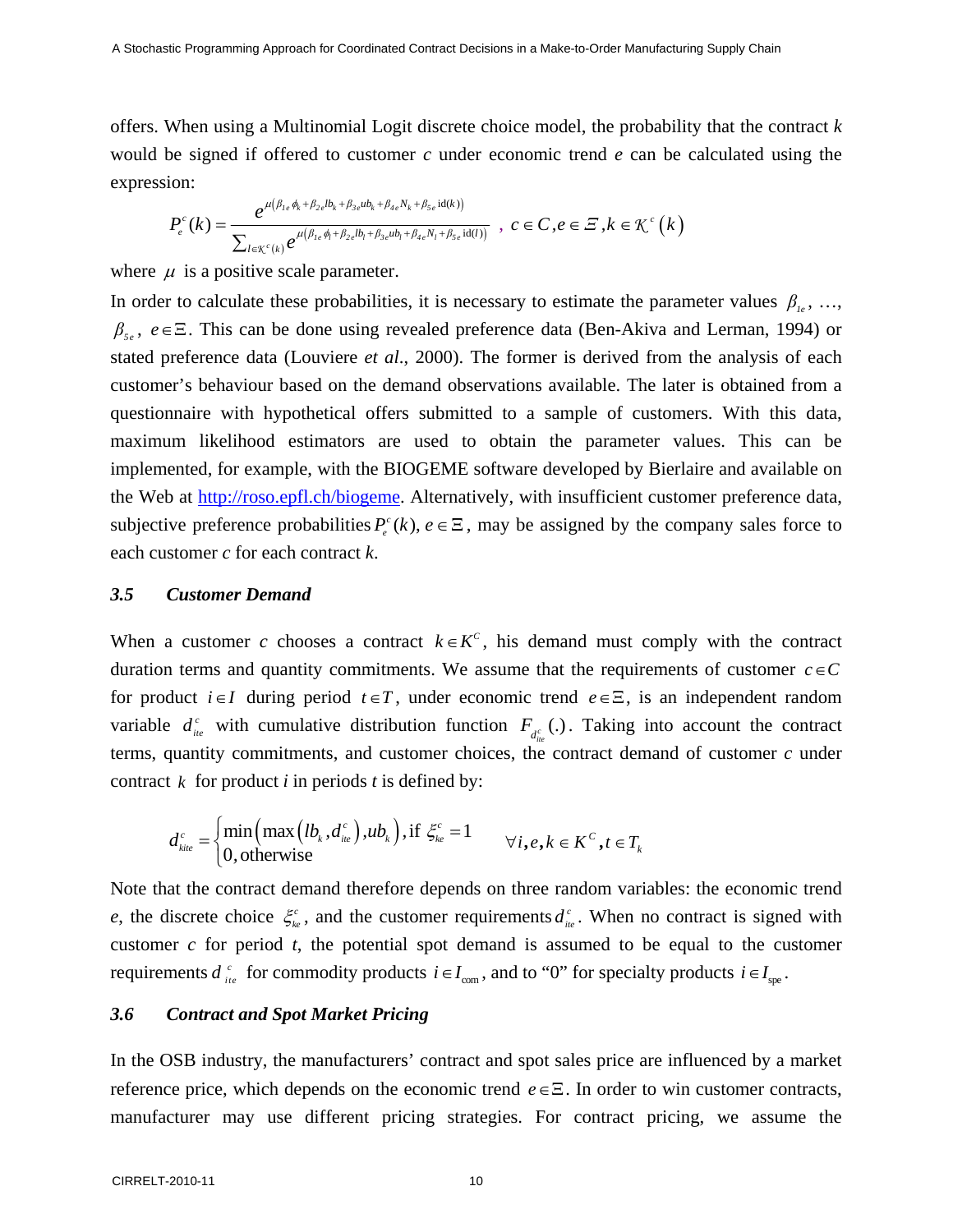manufacturer uses an *n*-period backward moving average of the market reference price, adjusted by an appropriate contract discount factor  $\phi_k$ . The contract price of product *i* for customer *c* under contract *k* in period *t* and economic trend *e* can thus be defined by  $p_{\text{kite}}^c = \phi_k \sum_{t'=t-n}^{t-1} p_{\text{kite}}^{c, ref} / n$ ,  $\forall c, k, i, t, e$ , where  $p_{i e}^{c, ref}$  is the market reference price in the customer's market under economic trend *e,* which is an independent random variable having cumulative distribution function  $F_{p_{\text{line}}^{c,ref}}(.)$ . For spot sales pricing, we assume the manufacturer uses the market reference price, i.e.  $p_{\scriptscriptstyle{ite}}^{\scriptscriptstyle{c}}=p_{\scriptscriptstyle{ite}}^{\scriptscriptstyle{c,ref}}$  ,  $\forall c,i,t,e$  .

### *3.7 Supply Contracts and Spot Market Alternatives*

At the procurement end, the manufacturer may purchase raw materials from contract suppliers  $(s \in CS)$  or on the spot market  $(s \in NS)$ . At the beginning of each planning horizon, potential contract suppliers offer several supply contracts. Let  $K^S$  be the entire set of potential contract policies offered by the suppliers. We assume that suppliers offer only "total minimum quantity commitment" contracts, where each contract policy  $k \in K^s$  is characterized by a unique pair of unit purchase cost  $c_{\xi i}^s$  and total minimum quantity commitment requirement  $lb_i^s$ . Alternatively, the manufacturer may purchase raw materials from the spot market at price  $c_{jte}^s$ , subject to the market availability  $KS_{te}^{s}$ . The spot market prices and availabilities are assumed to be independent random variables affected by the plausible economic trends, and with cumulative distribution functions  $F_{c_{jne}^s}$  (.) and  $F_{KS_{i_e}^s}$  (.).

#### **4. Stochastic Programming Formulation**

The superposition of specific realizations of the random variables defined previously gives rise to a set  $\Omega$  of plausible future scenarios. This is the set of all the scenarios that may occur over the planning horizon under the different plausible economic trends considered. As explained later (in section 6.2), scenarios can be generated using Monte Carlo methods, and a scenario  $\omega \in \Omega$  is associated to the following set of specific random variable realizations

$$
\left\{\xi_{\scriptscriptstyle{k}}^c\big(\omega\big), d_{{\scriptscriptstyle{k}}{\scriptscriptstyle{i}}{\scriptscriptstyle{r}}}^c\big(\omega\big), d_{{\scriptscriptstyle{k}}{\scriptscriptstyle{r}}}^c\big(\omega\big), p_{{\scriptscriptstyle{k}}{\scriptscriptstyle{i}}{\scriptscriptstyle{r}}}^c\big(\omega\big), p_{{\scriptscriptstyle{j}}{\scriptscriptstyle{r}}}^c\big(\omega\big), \mathcal{C}_{{\scriptscriptstyle{j}}{\scriptscriptstyle{r}}}^s\big(\omega\big), \mathcal{K} S_{\scriptscriptstyle{l}}^s\big(\omega\big), K_{{\scriptscriptstyle{m}}{\scriptscriptstyle{t}}}^c\big(\omega\big), \forall c,s,k,i,j,m,t\right\}
$$

We assume that all the contract decisions must be taken at the beginning of the planning horizon, which enables us to model the problem as a two-stage stochastic program with fixed recourse. In the model, the contract decisions (for both demand and supply) are first stage decision variables. In the second stage, future operational decisions and performances are anticipated for given first stage contract decisions, under a given scenario  $\omega \in \Omega$ . The objective of the model is to find efficient and robust solutions, (1) for the selection of customer demand contracts according to perceived customer choice probabilities, in order to best allocate the manufacturer's capacities; and (2) for the selection of supplier contracts in order to guarantee the satisfaction of the demand.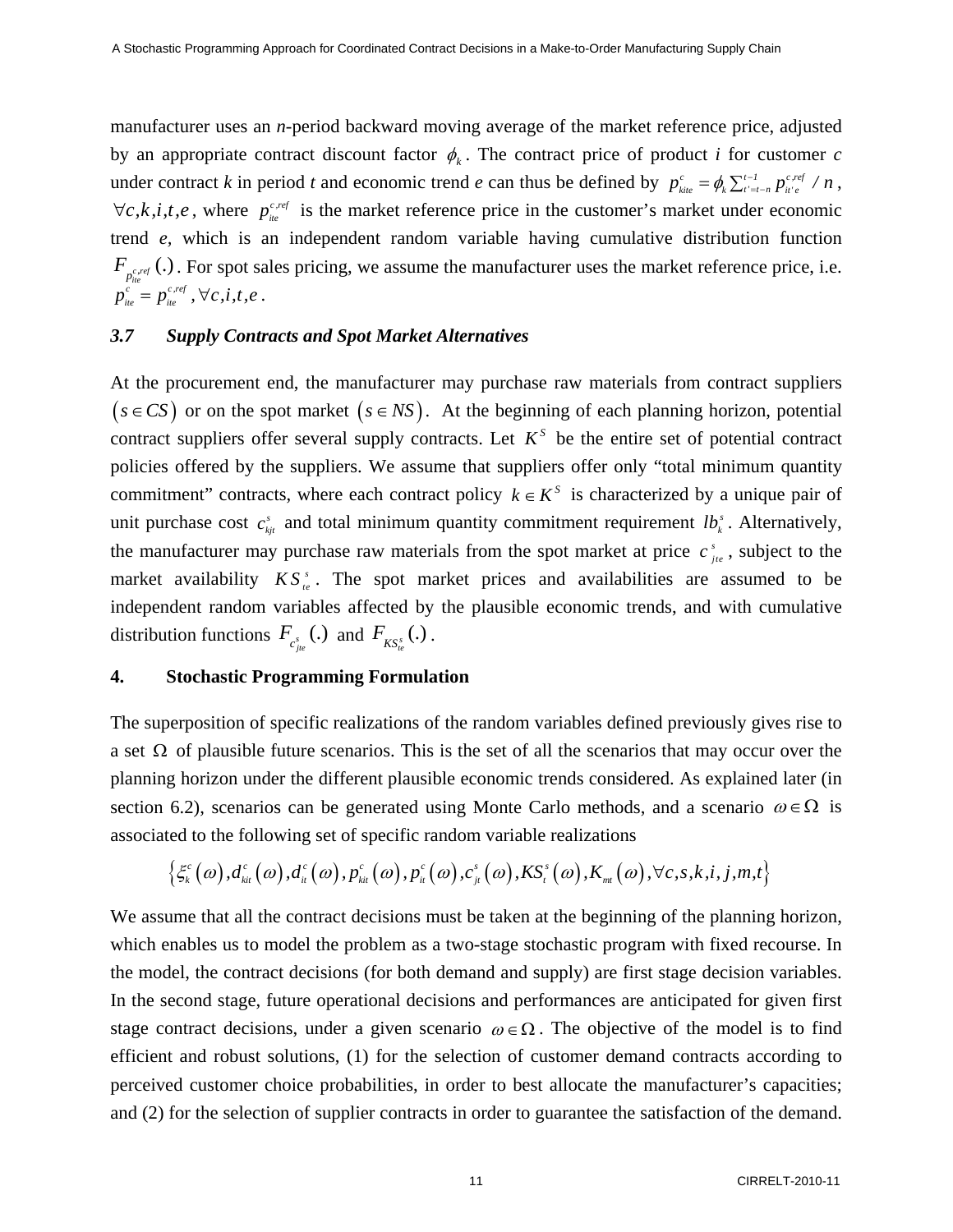The model maximizes the manufacturer's expected global profitability while hedging against uncertainty.

# *4.1 Mathematical Notation*

The following notations are required to formulate the model:

# **Indexes and sets**

| $m \in M$                        | Set of manufacturing mills                                                                                         |
|----------------------------------|--------------------------------------------------------------------------------------------------------------------|
| $c \in C$                        | Set of customers                                                                                                   |
| $s \in S$                        | Set of contract (CS) and spot (NS) raw material suppliers ( $S = CS \cup NS$ )                                     |
| $d \in D$                        | Set of distribution centres (DCs)                                                                                  |
| $i \in I$                        | Set of specialty ( $I_{\rm spe}$ ) and commodity ( $I_{\rm com}$ ) products ( $I = I_{\rm spe} \cup I_{\rm com}$ ) |
| $j \in J$                        | Set of raw materials                                                                                               |
| $g \in G$                        | Set of raw material storage technologies                                                                           |
| $J_{g}$                          | Set of raw materials requiring storage technology $g$ ( $Je \subset J$ )                                           |
| $r \in \mathcal{R}^{MC}$         | Set of outbound arcs from mills to customers ( $\mathcal{R}^{MC} = M \times C$ )                                   |
| $r \in \mathbb{R}^{MD}$          | Set of outbound arcs from mills to DCs ( $\mathbb{R}^{MD} = M \times D$ )                                          |
| $r \in \mathbb{R}^{DC}$          | Set of outbound arcs from DCs to customers ( $\mathcal{R}^{bc} = D \times C$ )                                     |
| $r \in \mathbb{R}^{\mathcal{O}}$ | Set of all outbound arcs ( $\mathbb{R}^0 = \mathbb{R}^{MC} \cup \mathbb{R}^{MD} \cup \mathbb{R}^{DC}$ )            |
| $k \in K^c$                      | Set of contract policies the manufacturer offers to customers                                                      |
| $k \in K^s$                      | Set of contract policies offered by the raw material suppliers                                                     |
| $e \in \Xi$                      | Set of plausible economic trend over the planning horizon                                                          |
| $t \in T$                        | Set of planning periods                                                                                            |
| $T_{\scriptscriptstyle k}$       | Set of planning periods covered by contract $k$ ( $T_k \subseteq T$ )                                              |

# **Parameters**

*Sales* 

| $\xi_k^c(\omega)$                                                 | Binary choice parameter of customer c for contract policy $k \in K^c$ under scenario $\omega$                                |
|-------------------------------------------------------------------|------------------------------------------------------------------------------------------------------------------------------|
| $a_{\iota}$                                                       | Fixed charge of a demand contract policy $k \in K^c$                                                                         |
| $a_{i}^{s}$                                                       | Fixed cost of a supply contract with supplier s under contract policy $k \in K^s$                                            |
| $p_{\scriptscriptstyle k\!i}^{\scriptscriptstyle c}(\mathcal{w})$ | Sales price of product <i>i</i> for customer <i>c</i> with contract policy <i>k</i> in period <i>t</i> for scenario $\omega$ |
| $p_{\mu}^{c}(\omega)$                                             | Spot sales price of product <i>i</i> for customer <i>c</i> in period <i>t</i> for scenario $\omega$                          |
| $d_{\scriptscriptstyle kin}^{\scriptscriptstyle c}(\omega)$       | Contract demand of product i from customer c choosing contract policy $k$ in period t                                        |
|                                                                   | for scenario $\omega$                                                                                                        |
| $d_{\scriptscriptstyle it}^{\scriptscriptstyle c}(\omega)$        | Spot demand of product <i>i</i> from customer <i>c</i> in period <i>t</i> for scenario $\omega$                              |
| $\pi_{\scriptscriptstyle{k}}$                                     | Multiplicative penalty factor for contract $k \in K^c$ demand backlogs                                                       |
|                                                                   |                                                                                                                              |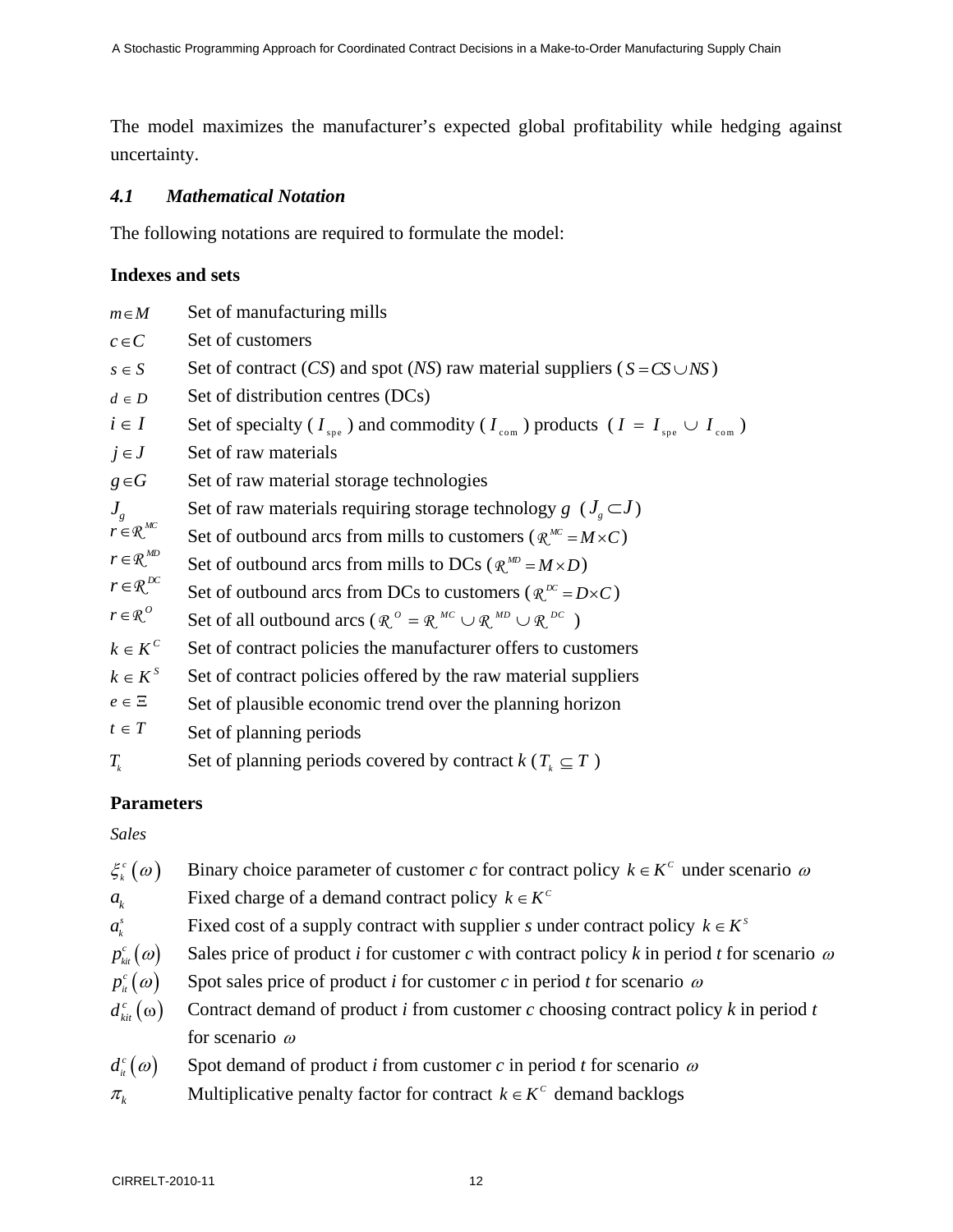# *Production*

| $c_{m i}$                       | Unit production cost for product i at mill $m$                                                 |
|---------------------------------|------------------------------------------------------------------------------------------------|
| $h_{mi}$                        | Inventory holding per unit for product $i$ at mill $m$                                         |
| $\alpha_{\rm m i}$              | Capacity consumption coefficient for product $i$ at mill $m$                                   |
| $K_{_{mt}}(\omega)$             | Production capacity of mill $m$ in period $t$ for scenario $\omega$                            |
| $u_{mji}$                       | Quantity of raw material <i>j</i> required to produce one unit of product <i>i</i> at mill $m$ |
| $h_{mi}$                        | Unit inventory holding cost of raw material j at mill $m$                                      |
| $SS_{mj}$                       | Safety stock of raw material $j$ at mill $m$                                                   |
| $KI_{m}$                        | Finished product storage capacity at mill $m$ (expressed in terms of an upper bound on         |
|                                 | the inventory level)                                                                           |
| $K\!I_{\scriptscriptstyle{mg}}$ | Raw material storage capacity of technology $g \in G$ at mill m (expressed in terms of an      |
|                                 |                                                                                                |

# *Distribution*

| $C_{ri}$                     | Unit shipping cost for product i on arc $r$                                |
|------------------------------|----------------------------------------------------------------------------|
| $h_{\scriptscriptstyle{di}}$ | Inventory holding cost per unit for product $i$ at distribution centre $d$ |
| $tr_{di}$                    | Transhipment cost per unit for product i through distribution centre $d$   |

upper bound on the inventory level)

# *Procurement*

| $c_{\mathit{kit}}^{\mathit{s}}$ | Unit raw material j purchase cost from supplier $s \in CS$ in period t under contract |
|---------------------------------|---------------------------------------------------------------------------------------|
|                                 | $k \in K^s$                                                                           |

 $c^{\textit{s}}_{\textit{it}}(\omega)$ Unit raw material *j* spot purchase cost from supplier  $s \in NS$  in period *t* for scenario  $\omega$ 

- $lb<sub>k</sub><sup>s</sup>$ *Minimum purchase quantity defined by contract policy*  $k \in K^s$  *offered by supplier*  $s \in CS$
- *KS<sup>s</sup>* Supply capacity of contract supplier  $s \in CS$  in period *t*
- $KS_{n}^{s}(\omega)$  Supply capacity of spot supplier  $s \in NS$  in period *t* for scenario  $\omega$
- *L*<sup>*s*</sup> Procurement lead-time of raw material *j* provided by supplier  $s \in S$

# **Decision variables**

# *First stage variables*

- *Z*<sup>*c*</sup> Binary variable equal to "1" if sale contract policy  $k \in K^c$  is offered to customer *c*, and "0" otherwise
- *z*<sup>*s*</sup> Binary variable equal to "1" if procurement contract  $k \in K^s$  is signed with supplier *s*, and "0" otherwise

# *Sales recourse variables*

 $S_{i}^{c}(\omega)$ Spot sales of product *i* to customer *c* in period *t* for scenario  $\omega$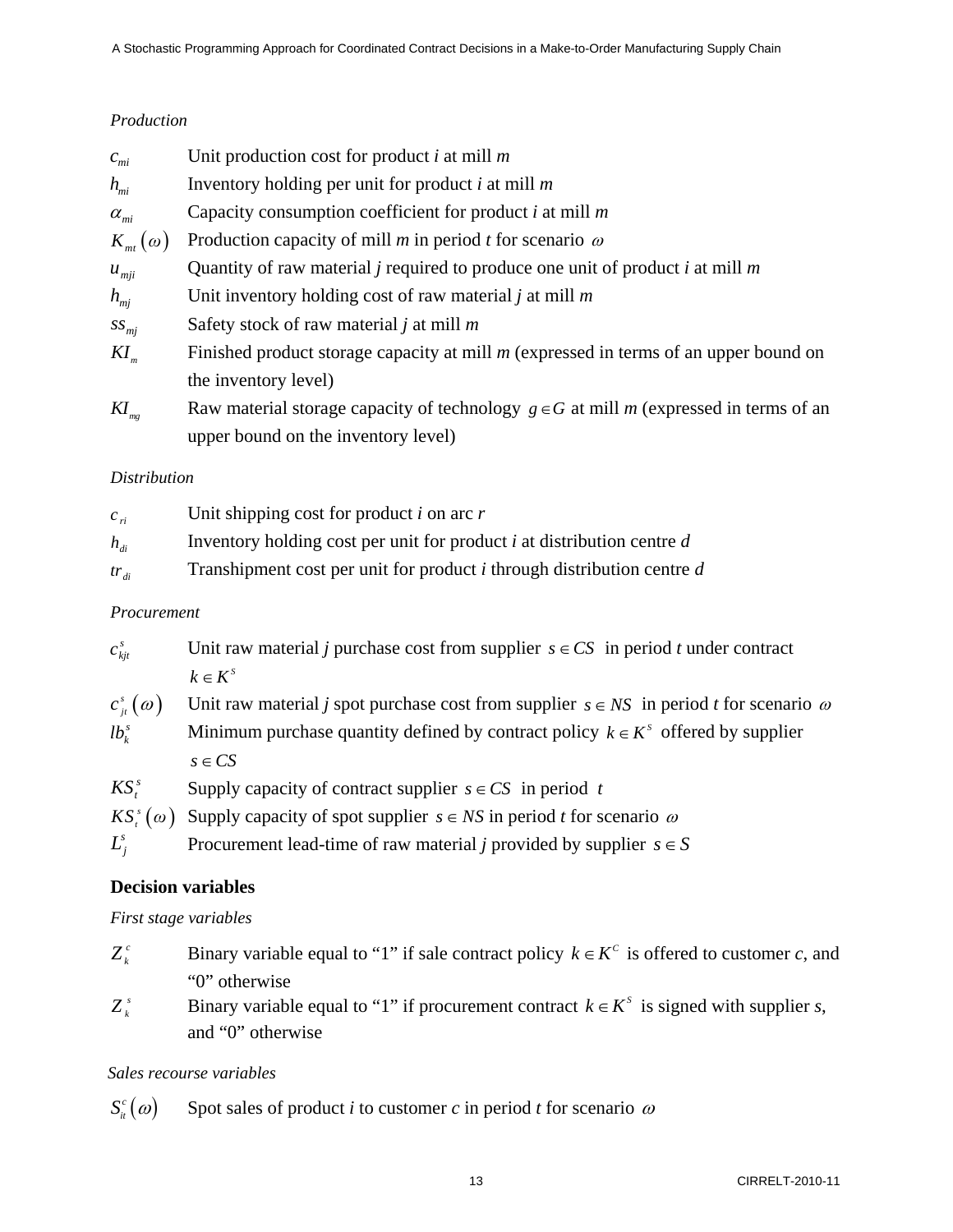$z_{\scriptscriptstyle kin}^{\scriptscriptstyle c}(\omega)$ Product *i* backlog for the demand of customer  $c$  under contract  $k$  at the end of period  $t$ for scenario <sup>ω</sup>

#### *Production recourse variables*

| $X_{\text{mit}}(\omega)$ Production quantity of product <i>i</i> at mill <i>m</i> in period <i>t</i> for scenario $\omega$ |
|----------------------------------------------------------------------------------------------------------------------------|
| $I_{\text{mit}}(\omega)$ Inventory of product i in mill m at the end of period t for scenario $\omega$                     |
| $I_{mji}(\omega)$ Inventory of raw material j at mill m at the end of period t in scenario $\omega$                        |

#### *Distribution recourse variables*

*X*<sub>*rit*</sub> ( $\omega$ ) Quantity of product *i* shipped on arc *r* in period *t* for scenario  $\omega$  $I_{\text{dir}}(\omega)$  Inventory of product *i* in distribution centre *d* at the end of period *t* for scenario  $\omega$ 

#### *Procurement recourse variables*

- $X_{kmit}^s(\omega)$  Amount of raw material *j* purchased by mill *m* from contract supplier  $s \in CS$  under contract  $k \in K^S$  in period *t* for scenario  $\omega$
- $X_{\textit{mit}}^s(\omega)$  Amount of raw material *j* purchased by mill *m* from spot supplier  $s \in NS$  in period *t* for scenario <sup>ω</sup>
- $z_{\scriptscriptstyle{k i}}^{\scriptscriptstyle{s}}(\mathbf{\omega})$ Raw material *j* procurement underage with respect to the minimum commitment quantity imposed by contract  $k \in K^s$  with supplier  $s \in CS$  for scenario  $\omega$

### *4.2 Scenario Based Stochastic Programming Model*

The first stage program is formulated as follows:

$$
\max f\left(\mathbf{Z}\right) = E_{\Omega}\left[\mathcal{Q}(\mathbf{Z},\omega)\right] - \sum_{s \in CS} \sum_{k \in K^{S}} a_{k}^{s} Z_{k}^{s}
$$
\n(4.1)

subject to

$$
\sum_{k \in K^C | t \in T_k} Z_k^c \le 1 \qquad \forall c, t \tag{4.2}
$$

$$
\sum_{k \in K^S} Z_k^s \le I \tag{4.3}
$$

$$
Z_k^c \in \{0,1\}, \forall c, k \in K^c; \qquad Z_k^s \in \{0,1\}, \forall s, k \in K^s \qquad (4.4)
$$

In the objective function (4.1),  $E_{\Omega}$ [.] denotes expected value over all scenarios  $\omega \in \Omega$ , and **Z** the vector of all first stage decision variables  $Z_k^c$  and  $Z_k^s$ . The function  $Q(Z, \omega)$ , provides the value of the optimal solution of the second stage program for a given **Z** and  $\omega \in \Omega$ . Constraints (4.2) state that the manufacturer cannot have more than one contract with a customer in any period *t*. Constraints (4.3) state that the manufacturer cannot have more than one contract with a supplier and  $(4.4)$  define the domain for the demand and supply contract decision variables.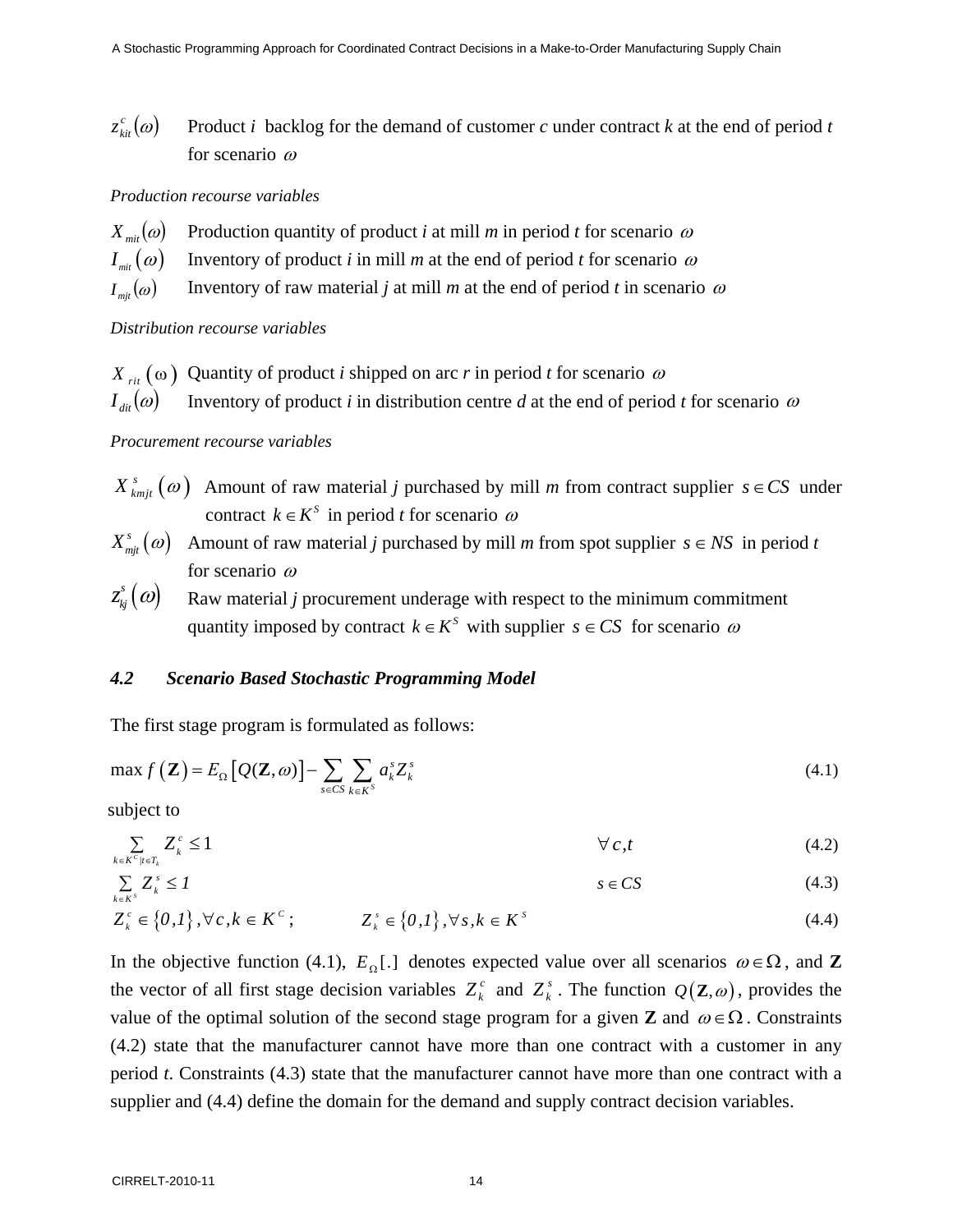The objective function of the second stage program is following:

$$
Q(\mathbf{Z}, \omega) = \max_{\mathbf{Y}(\omega) \geq 0} q(\mathbf{Z}, \mathbf{Y}(\omega))
$$
\n
$$
q(\mathbf{Z}, \mathbf{Y}(\omega)) = \left( \sum_{c \in C} \sum_{k \in K^c} \xi_{k}^{c} (\omega) a_{k} Z_{k}^{c} \right) + \left( \sum_{c \in C} \sum_{k \in K^c} \sum_{i \in I} \sum_{i \in T_{i}} p_{ki}^{c} (\omega) d_{ki}^{c} (\omega) Z_{k}^{c} + \sum_{c \in C} \sum_{i \in I} \sum_{i \in T} p_{ii}^{c} (\omega) S_{ii}^{c} (\omega) \right)
$$
\n
$$
- \left( \sum_{m \in M} \sum_{i \in I} \sum_{i \in T} \left( c_{mi} X_{mi} (\omega) + h_{mi} I_{mi} (\omega) \right) \right)
$$
\n
$$
- \sum_{i \in I} \sum_{i \in T} \left( \sum_{r \in \mathcal{R}^{0}} c_{ri} X_{ri} (\omega) + \sum_{r \in \mathcal{R}^{MD}} tr_{di} X_{ri} (\omega) + \sum_{d \in D} h_{di} I_{dir} (\omega) \right)
$$
\n
$$
- \sum_{m \in M} \sum_{j \in J} \sum_{t \in T} \left( \sum_{s \in CS} \sum_{k \in K^{S}} \left( c_{kj}^{s} X_{kmjt}^{s} (\omega) + c_{kjT}^{s} z_{kj}^{s} (\omega) \right) + \sum_{s \in NS} c_{jt}^{s} (\omega) X_{mjt}^{s} (\omega) + h_{mj} I_{mjt} (\omega) \right)
$$
\n
$$
- \left( \sum_{c \in C} \sum_{k \in K^{C}} \sum_{i \in I} \sum_{t \in T_{k}} \pi_{k} p_{ki}^{c} (\omega) z_{ki}^{c} (\omega) \right)
$$
\n
$$
(4.6)
$$

where  $\mathbf{Y}(\omega)$  is the vector of all the second stage decision variables for scenario  $\omega$ . The function  $q(\cdot)$  defines the net profit calculated by summing the revenues from the fixed contract charge, as well as contract and spot sales, as shown in the first two sets of brackets, minus the total cost of production, distribution, procurement, and any penalties as expressed by the third, forth, fifth, and sixth sets of brackets. In the first set of brackets, the fixed contract charge is applied only when the contract is accepted by both parties  $(\xi_k^c(\omega) = Z_k^c = I)$ . In the third set of brackets, the production cost includes the costs of making and inventory holding at the mills. The backlog penalty cost is considered in the last set of brackets. The distribution cost, as shown in the forth set of brackets, consists of the total cost of shipping, transhipment, and inventory holding at the DCs. The procurement cost, as shown in the fifth set of brackets, includes the costs of both contract and non-contract raw material purchases, the inventory holding, as well as the raw material purchase underage  $z_{kj}^s(\omega)$ , with respect to the contract minimum quantity commitment. The last set of the brackets provides the penalty cost for the backlogs of the contract demand  $z_{ki}^c(\omega)$ . The recourse variables,  $z_{ki}^c(\omega)$  and  $z_{kj}^s(\omega)$ , ensure the feasibility of the second stage program for all **Z**.

The second stage program includes the following constraints:

*Constraints concerning sales:* 

$$
\sum_{r \in \left(\mathbb{R}^{MC} \cup \mathbb{R}^{DC}\right)} X_{ri}(\omega) = \sum_{k \in \mathbb{K}^{C}} \left( Z_{k}^{c} d_{ki}^{c}(\omega) + z_{ki-l}^{c}(\omega) - z_{ki}^{c}(\omega) \right) + S_{ii}^{c}(\omega) \qquad \forall c, i, t, \omega \tag{4.7}
$$

$$
z_{\scriptscriptstyle ki}^{\scriptscriptstyle c}(\omega) \leq Z_{\scriptscriptstyle k}^{\scriptscriptstyle c} d_{\scriptscriptstyle ki}^{\scriptscriptstyle c}(\omega) \qquad \qquad \forall c, i, t, \omega, k \in K^{\scriptscriptstyle C} \qquad (4.8)
$$

$$
S_{\dot{u}}^c(\omega) \le (1 - Z_k^c) d_{\dot{u}}^c(\omega) \qquad \forall c, t, \omega, k \in K^c, i \in I_{\text{com}} \quad (4.9)
$$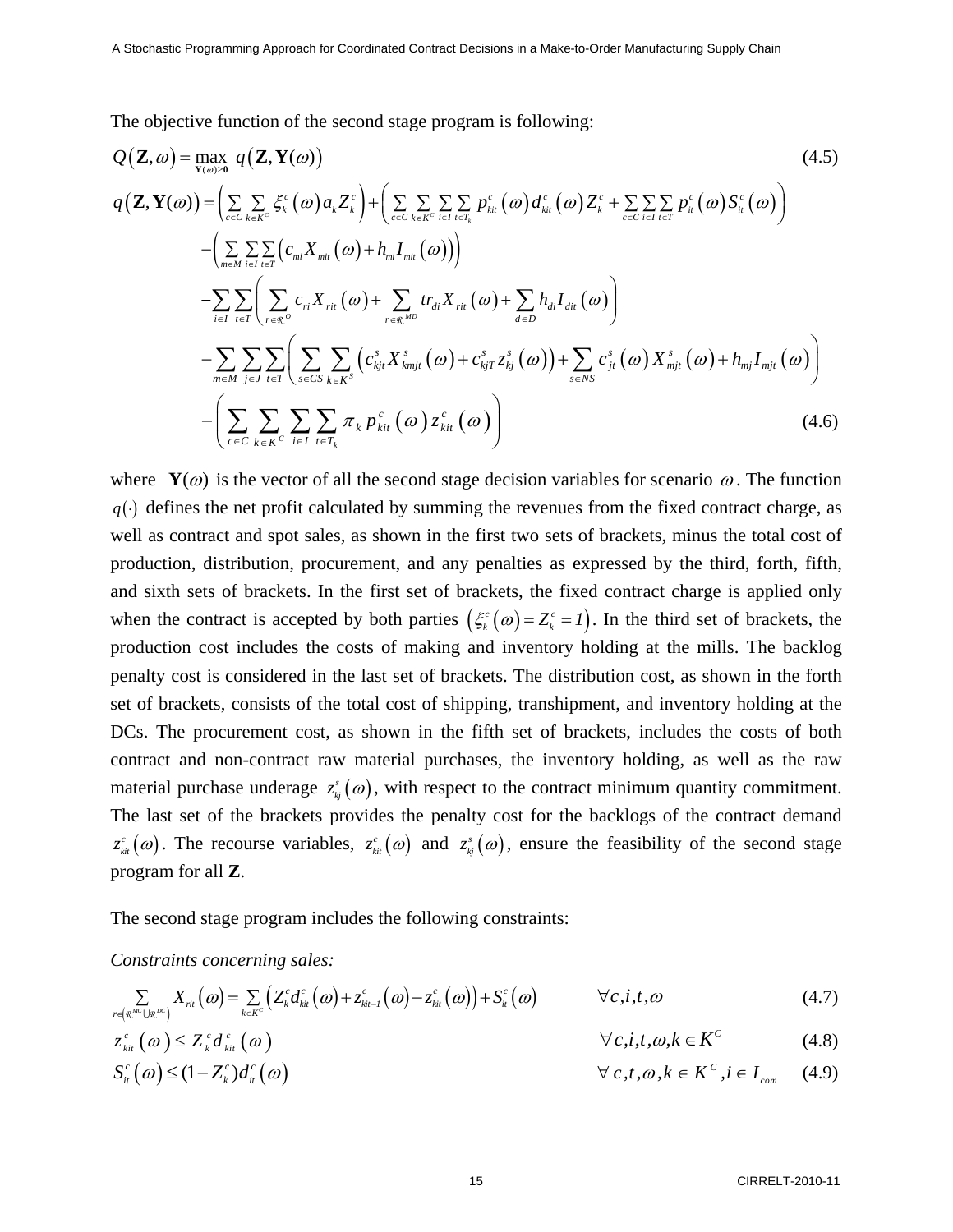Constraints (4.7) describe the flow balance at a customer node, stating that the shipments to the customer must be equal to the contract sales quantity (if a contract is provided) plus the backlog in the previous period minus the backlog at the end of the current period, or otherwise, the spot sales quantity. Constraints (4.8) provide the bound for the contract demand backlog. Constraints (4.9) state that, when a customer is not served by a contract, spot sales should not exceed the customer's non-contract demand  $d_i^c(\omega)$ .

*Constraints concerning production and distribution:* 

$$
X_{\scriptscriptstyle{mit}}(\omega) + I_{\scriptscriptstyle{mit}-1}(\omega) - I_{\scriptscriptstyle{mit}}(\omega) = \sum_{\scriptscriptstyle{r \in (\mathfrak{X}^{\scriptscriptstyle{MD}} \cup \mathfrak{X}^{\scriptscriptstyle{MC}})}} X_{\scriptscriptstyle{rit}}(\omega) \qquad \forall m, i, t, \omega \qquad (4.10)
$$

$$
\sum_{r \in \mathcal{R}^{M0}} X_{ri}(\omega) + I_{di-1}(\omega) - I_{di}(\omega) = \sum_{r \in \mathcal{R}^{DC}} X_{ri}(\omega) \qquad \forall d, i, t, \omega \qquad (4.11)
$$

$$
\sum_{i \in I} \alpha_{mi} X_{mi} (\omega) \leq K_{mi} (\omega)
$$
\n
$$
\forall m, t, \omega \tag{4.12}
$$

$$
\sum_{i \in I} I_{\min}(\omega) \le K I_m \qquad \qquad \forall m, t, \omega \qquad (4.13)
$$

Constraints (4.10) and (4.11) are the flow conservation constraints at the mills and the DCs. Constraints (4.12) and (4.13) are capacity constraints for production and inventory, respectively.

*Constraints concerning procurement:* 

$$
\sum_{s \in CS} \sum_{k \in K^S} X^s_{k m j t - L^s_j}(\omega) + \sum_{s \in NS} X^s_{m j t}(\omega) + I_{m j t - I}(\omega) - I_{m j t}(\omega) = \sum_{i \in I} u_{m j i} X_{m i t}(\omega) \qquad \forall m, j, t = I + L^s_j, ..., T, \omega
$$
\n(4.14)

$$
\sum_{j\in J}\left(\sum_{m\in M}\sum_{t\in T}X_{kmjt}^{s}\left(\omega\right)+z_{kj}^{s}\left(\omega\right)\right)\geq Z_{k}^{s}lb_{k}^{s}\qquad\qquad\forall s\in CS,k\in K^{S},\omega\tag{4.15}
$$

$$
\sum_{k \in K^s} \sum_{m \in M} \sum_{j \in J} X^s_{kmjt-L^s_j} (\omega) \leq \sum_{k \in K^s} Z^s_k K S^s_t \qquad \forall s \in CS, t = 1 + L^s_j, ..., T, \omega \qquad (4.16)
$$

$$
\sum_{m \in M} \sum_{j \in J} X_{mji}^s(\omega) \le KS_i^s(\omega) \qquad \forall s \in NS, t, \omega \qquad (4.17)
$$

$$
\sum_{j\in J_{g}}I_{mjt}(\omega)\leq K I_{mg}\qquad\qquad\qquad\forall m,g,t,\omega\qquad\qquad(4.18)
$$

$$
I_{mjt}(\omega) \geq ss_{mj} \qquad \qquad \forall m, j, t, \omega \qquad (4.19)
$$

Constraints (4.14) are the flow balance constraints for raw material requirements at mills, taking into account the supplier lead times. Constraints (4.15) impose the total minimum quantity commitment the manufacturer must comply with when a supply contract is signed. Constraints (4.16) and (4.17) are capacity constraints for the contract and spot suppliers, respectively. Constraints (4.18) are raw material inventory capacity constraints. Safety stock requirement constraints are given by (4.19).

### *Valid cuts:*

In order to improve the solution time, the following cuts are added to the model: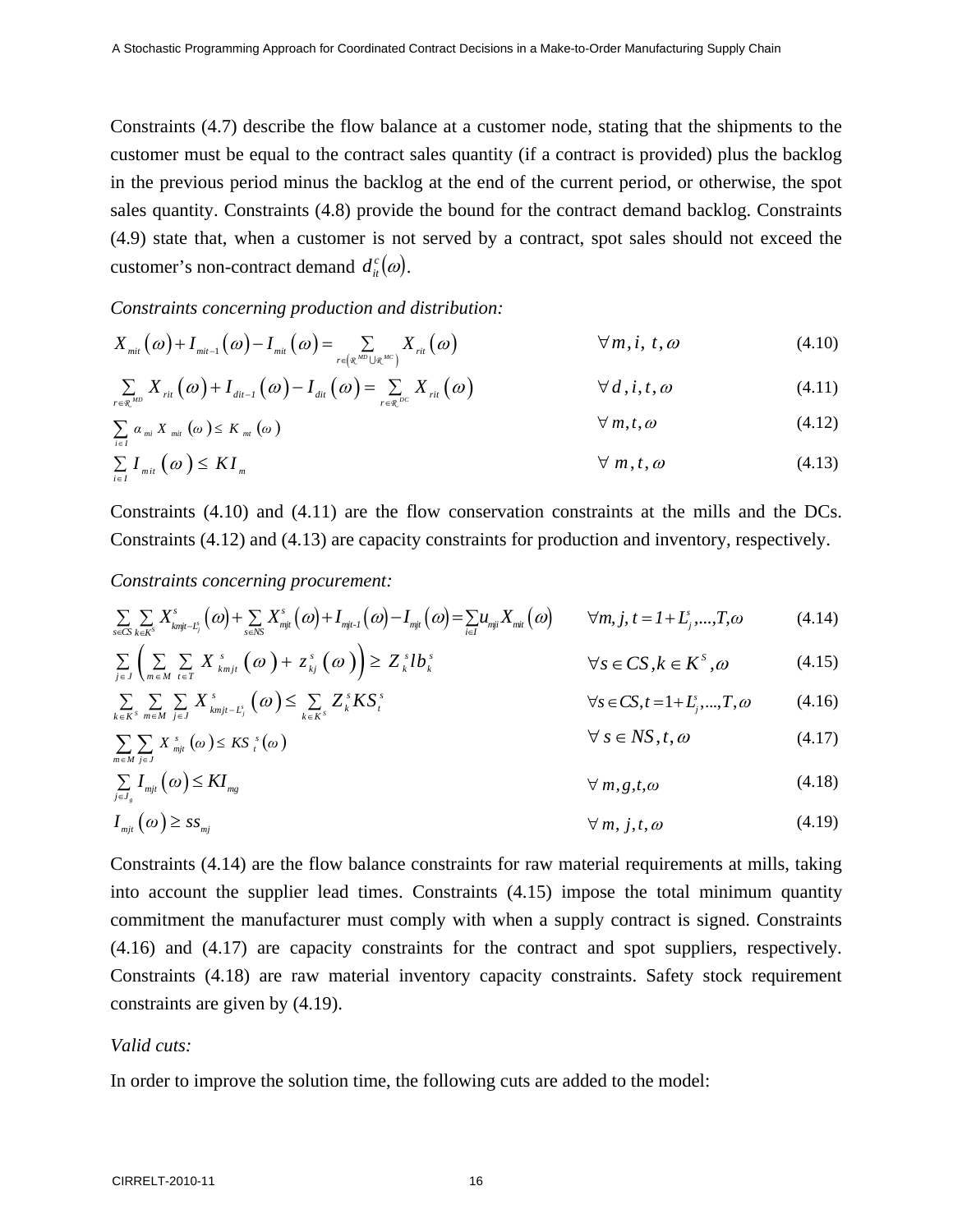$$
\sum_{m\in M}\Big(X_{mi}(\omega)+I_{mi-1}(\omega)-I_{mi}(\omega)\Big)+\sum_{d\in D}\Big(I_{di-1}(\omega)-I_{di}(\omega)\Big)=\sum_{c\in C}\Big(\sum_{k\in K^c}\Big(Z_k^c d_{ki}^c(\omega)+z_{ki-1}^c(\omega)-z_{ki}^c(\omega)\Big)+S_{ii}^c(\omega)\Big)\\qquad \qquad \forall i,\ t,\omega\tag{4.20}
$$

These cuts define the aggregate flow balance over the manufacturing sites, DCs and customers. They are valid since they are a linear combination of constraints (4.7), (4.10) and (4.11). Our preliminary tests have shown that the cuts reduce computation time by a factor of about 6.

#### **5. Sample Average Approximation**

In most applications, the set  $\Omega$  includes an infinite number of scenarios, which makes the proposed stochastic programming model impossible to solve. The Sample Average Approximation (SAA) method can however be used to obtain near optimal solutions. This method has been theoretically analysed by several authors (Mak et al., 1999; Sharpiro, 2003) and applied to solve various stochastic supply chain design problems (Santoso et al., 2005; Vila et al., 2007). It involves solving the problem for samples of scenarios randomly selected from the population  $\Omega$ . For this purpose, *B* random samples  $\Omega_b^N = \{\omega_b^1, ..., \omega_b^N\}$ ,  $b = 1, ..., B$ , of *N* scenarios are generated using Monte Carlo methods. For a sample  $b$ , the true problem  $(4.1) - (4.19)$ , with the expected value function  $E_{\Omega} [Q(\mathbf{Z}, \omega)]$  in (4.1), is replaced by the following SAA program:

$$
\max \hat{f}_{b}^{N}(\mathbf{Z}) = \frac{1}{N} \sum_{n=1}^{N} q\left(\mathbf{Z}, \mathbf{Y}(\boldsymbol{\omega}_{b}^{n})\right) - \sum_{s \in CS} \sum_{k \in K^{S}} a_{k}^{s} \mathbf{Z}_{k}^{s}
$$
(5.1)

subject to constraints  $(4.2) - (4.4)$  and  $(4.7) - (4.19)$ .

Note that in this program, the second stage constraints  $(4.7) - (4.19)$  are defined over the scenarios  $\omega \in \Omega_b^N$  of the sample considered. Program (5.1) is solved for the *B* samples generated and the best solution found is selected. The SAA program (5.1) is a large mixed integer program (MIP) but, for a moderate sample size *N*, it can be solved using commercial solvers such as CPLEX. Even if a moderate sample size is used, we expect that the contract decisions made using this approach are considerably more robust than the solutions provided by a deterministic model. Clearly, as the number of scenarios *N* increases, the quality of the decisions improves. As shown by Shapiro (2003), under mild regularity conditions, the solution of the SAA model converges with probability one to the optimal solution of the true problem, as sample size *N* increases. Also, using *B* independent random samples of size *N* increases the probability of finding the true optimal solution.

An important issue is how to select the best solution among the *B* solutions found, and how close this solution is to the optimal solution of the true problem. The quality of a candidate solution can be evaluated by estimating a statistical optimality gap and confidence intervals. In the following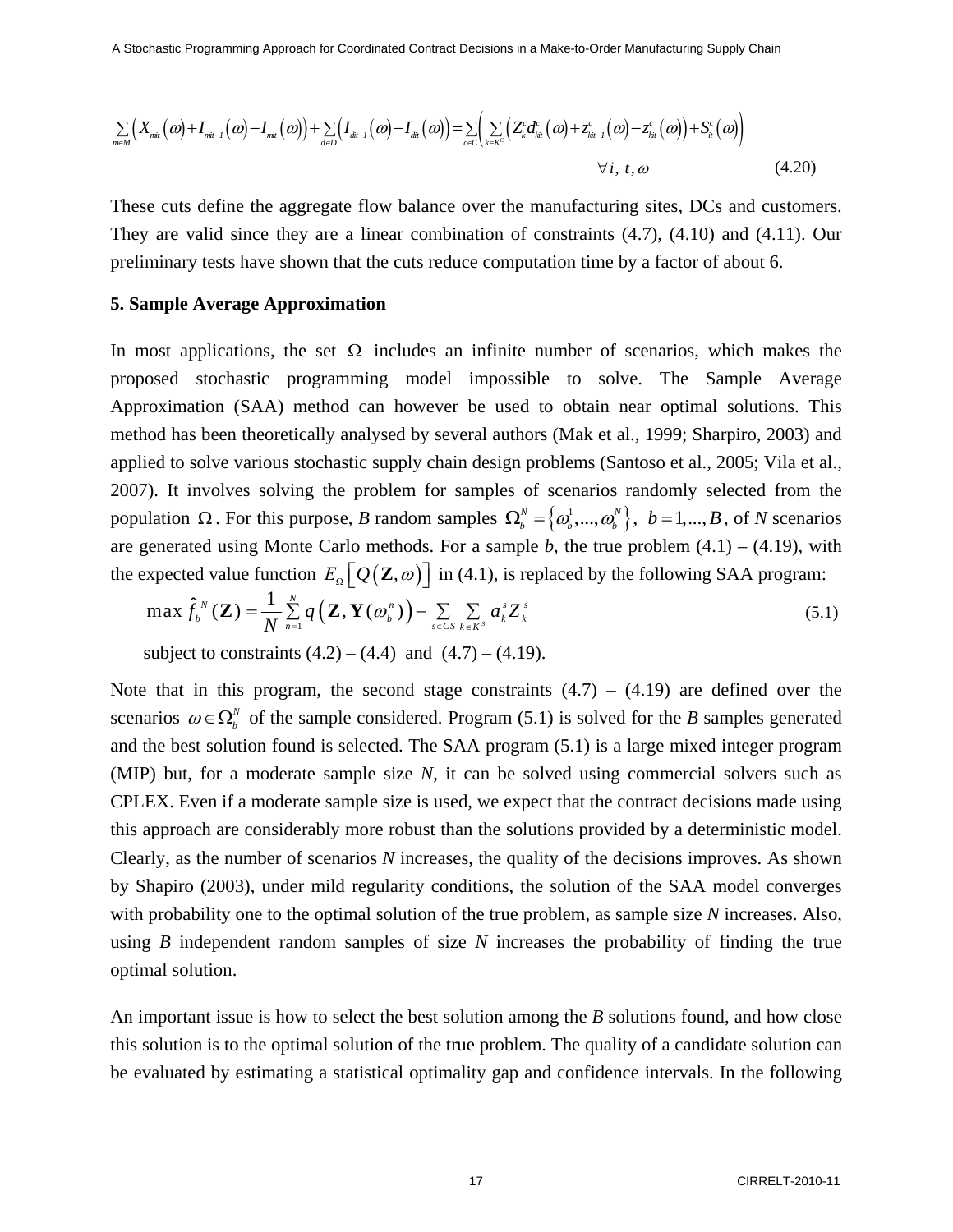paragraphs, we present the SAA solution algorithm developed to solve our model. Similar procedures are found in Santoso et al. (2005) and Vila et al. (2007).

### *SAA Algorithm:*

- *Step 1*. Generate *B* independent samples of *N* scenarios  $\Omega_b^N$ ,  $b = 1,...B$ . For each sample, solve the SAA model (5.1). Let  $v_b^N$  and  $\hat{\mathbf{Z}}_b^N$  be the corresponding optimal objective value and optimal solution, respectively.
- *Step 2:* Compute the statistical upper bound and variance estimators.

$$
\overline{U}_{N,B} = \frac{1}{B} \sum_{b=1}^{B} v_b^N
$$
\n(5.2)

It can be shown that  $\overline{U}_{N,B} \ge v^*$ , where  $v^*$  denotes the optimal value of the true problem (Mak et al. 1999). Thus  $\overline{U}_{N,B}$  provides a statistical upper bound. Since the *B* samples generated, and hence  $v_1^N$ , ...,  $v_B^N$ , are independent, the variance of  $\overline{U}_{N,B}$  is given by:

$$
\hat{\sigma}_{\bar{U}_{N,B}}^2 = \frac{1}{B(B-1)} \sum_{b=1}^B \left( v_b^N - \bar{U}_{N,B} \right)^2 \tag{5.3}
$$

*Step 3:* Compute the statistical lower bound and variance estimators.

For each distinct candidate solution  $\hat{\mathbf{Z}}_b^N$  obtained in *Step 1*, estimate the true objective function value  $f\left( \hat{\mathbf{Z}}_{b}^{N} \right)$  as follows:

$$
\widetilde{f}_{N_l}(\widehat{\mathbf{Z}}_b^N) = \frac{1}{N_l} \sum_{n=1}^{N_l} Q\left(\widehat{\mathbf{Z}}_b^N, \omega^n\right) - \sum_{s \in CS} \sum_{k \in K^s} a_k^s (\widehat{\mathbf{Z}}_k^s)_b^N
$$
\n(5.4)

where  $\omega^1, \ldots, \omega^{N_l}$  is a sample of size  $N_l \square N$  generated independently of the samples used to obtain  $\hat{\mathbf{Z}}_b^N$  in *Step 1*. Note that  $\tilde{f}_{N_i}(\hat{\mathbf{Z}}_b^N)$  $\tilde{f}_{N_i}(\hat{\mathbf{Z}}_b^N)$  is an unbiased estimator of  $f(\hat{\mathbf{Z}}_b^N)$ . Since  $\hat{\mathbf{Z}}_b^N$  is a feasible solution to the true problem, we have  $f(\hat{\mathbf{Z}}_b^N) \leq v^*$ . Thus,  $\hat{(\mathbf{Z}}_b^{\scriptscriptstyle{N}})$  $\tilde{f}_{N}(\hat{\mathbf{Z}}_b^N)$  provides a lower statistical bound on  $v^*$ . Since we have an independent sample, the variance of this estimator is given by:

$$
\hat{\sigma}_{\tilde{f}_{N_l}(\hat{\mathbf{z}}_b^N)}^2 = \frac{1}{N_l \left(N_l - 1\right)} \sum_{n=1}^{N_l} \left(Q\left(\hat{\mathbf{Z}}_b^N, \omega^n\right) - \sum_{s \in CS} \sum_{k \in K^S} a_k^s \left(\hat{\mathbf{Z}}_k^s\right)_b^N - \tilde{f}_{N_l} \left(\hat{\mathbf{Z}}_b^N\right)\right)^2 \tag{5.5}
$$

*Step 4:* Calculate the optimality gap and the confidence interval.

 Having determined the statistical upper and lower bounds from *Step 2* and *3*, the optimality gap of solution  $\hat{\mathbf{Z}}_b^N$  can be estimated by:

$$
Gap_{N,B,N_i}\left(\hat{\mathbf{Z}}_{b}^{N}\right)=\max\left\{0,\overline{U}_{N,B}-\tilde{f}_{N_i}\left(\hat{\mathbf{Z}}_{b}^{N}\right)\right\}
$$
(5.6)

The estimated variance of the gap is given by:

$$
\hat{\sigma}_{Gap}^2 = \hat{\sigma}_{\bar{U}_{N,B}}^2 + \hat{\sigma}_{\tilde{f}_{N_l}}^2(\hat{\mathbf{z}}_b^N)
$$
\n(5.7)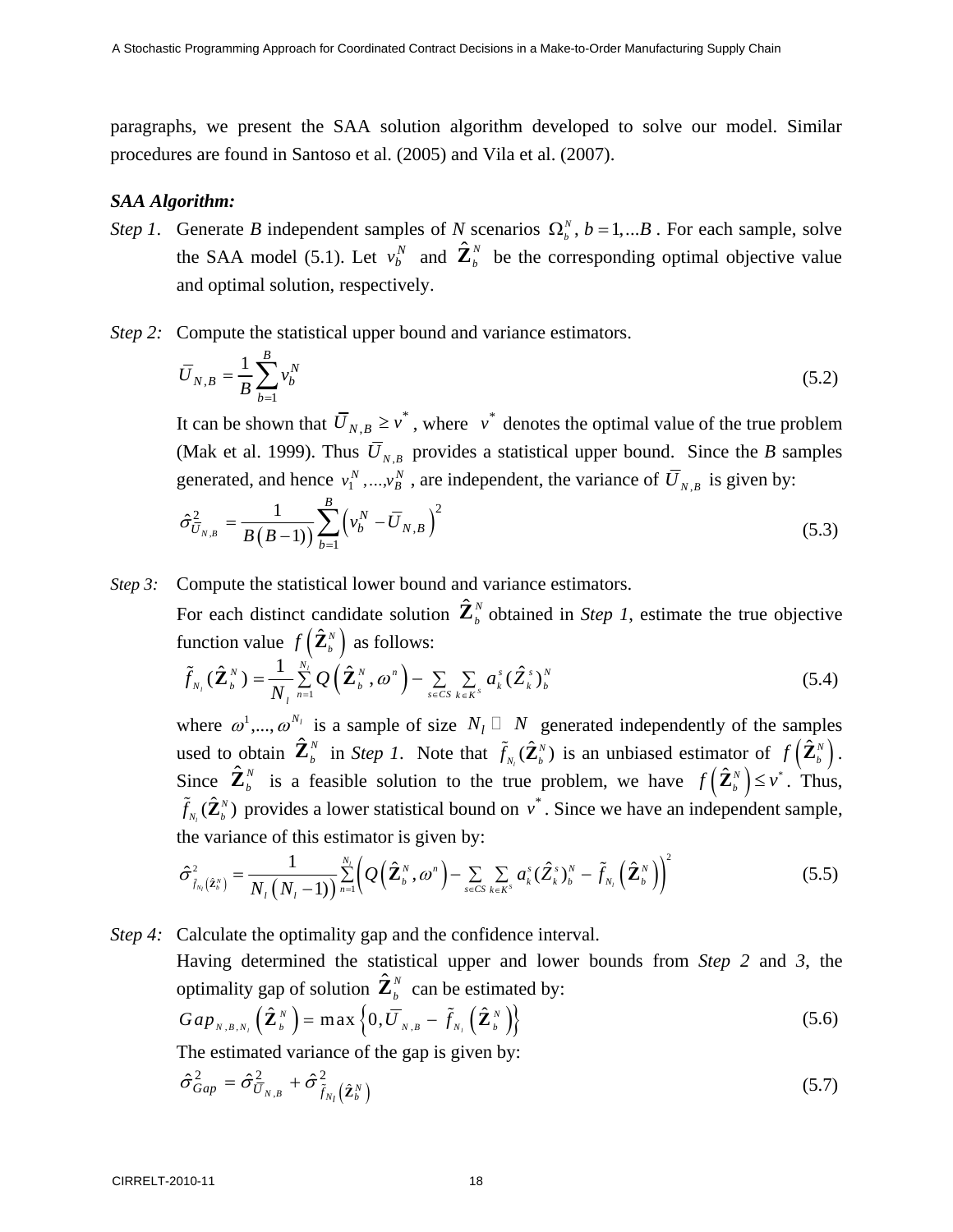An approximate 100( $I - \alpha$ ) percent confidence interval for the optimality gap at  $\hat{\mathbf{Z}}_b^N$  is given by:

$$
\left[0, Gap_{N,B,N_i}\left(\hat{\mathbf{Z}}_{b}^{N}\right)+\frac{t_{\frac{\alpha}{2},B-1}\hat{\sigma}_{\bar{U}_{N,B}}}{\sqrt{B}}+\frac{t_{\frac{\alpha}{2},N_i-1}\hat{\sigma}_{\bar{f}_{N_i}}(\hat{\mathbf{z}}_{b}^{N})}{\sqrt{N_i}}\right]
$$
(5.8)

assuming random variables  $v_b^N$  and  $Q(\hat{\mathbf{Z}}_b^N, \omega^m)$  follow a t-distribution with  $B-1$  and *N<sub>i</sub>* −1 degrees of freedom, respectively (Mak et al. 1999).

*Step 5:* Select the solution  $\hat{\mathbf{Z}}_b^N$ ,  $b = 1, ..., B$ , with the highest estimated true objective function value  $\tilde{f}_{N_l}(\hat{\mathbf{Z}}_b^N)$  $\tilde{f}_{_{N_i}}(\hat{\mathbf{Z}}_{_{b}}^{^{N}})$  .

Having selected the best contract solution, its quality can be evaluated by examining the gap and confidence interval. If the gap and confidence interval are not acceptable, a larger number of samples *B* and/or sample size *N* must be used in order to find better solutions.

### **6. Application to an OSB Industrial Case**

#### *6.1 Case Description*

In order to validate the methodology, the two-stage stochastic programming model proposed was applied to the real industrial case context presented in Feng et al. (2008). The numerical tests were based on the field data obtained from a single OSB mill. The mill has a single capacitated production line. Production is carried out in batches using a multi-daylight hot press. The production line produces 11 products, on an MTO basis, and it consumes 8 raw materials supplied by 11 raw material suppliers. The products are sold to 140 customers across 5 different regions in North America. In order to effectively apply the methodology, following a Pareto analysis, 20 customers, accounting for 80% of the sales in the 5 regions, were explicitly considered. The rest of the customers and their demands were aggregated to form the spot market in each of the regions. The shipping unit costs to each of the customers are known, and for the spot markets they were estimated based on the weighted cost to each of the customers within the region. On the raw material procurement side, the lead time varies depending on the suppliers and raw material types, being either 0 or 1 period. For demand contracts, 4 forms of contract were offered to the customers, as described in Section 3.3, with different discount, fixed charges, minimum/maximum quantities, and contract horizons, yielding 28 contract policies. For procurement contracts, we considered 7 supply contract offers from 7 suppliers all with yearly contract duration term. The study was conducted with monthly planning periods and a planning horizon of one year. The scope of the case is outlined in Table 1.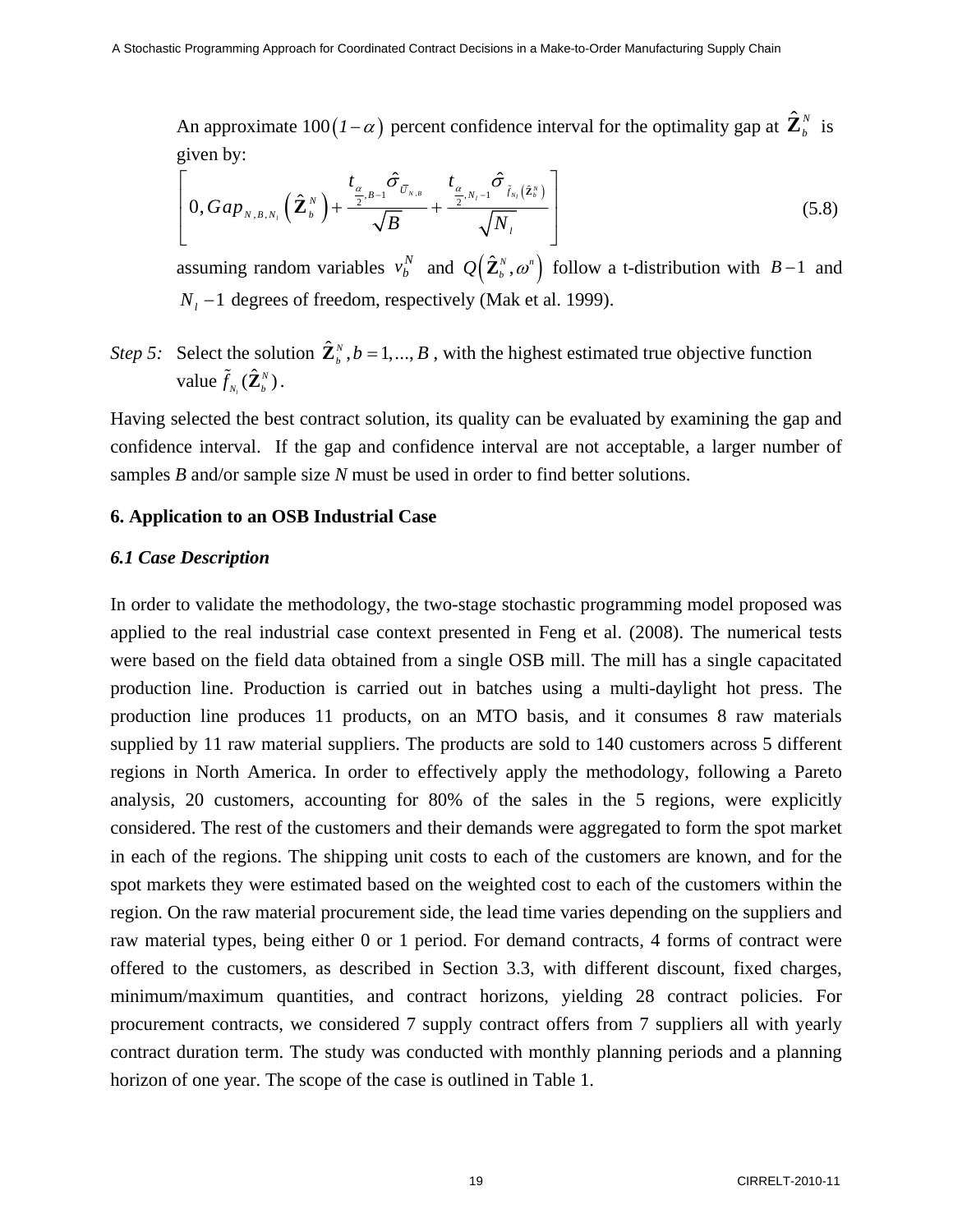| Indexes                          | <b>Sizes</b> |
|----------------------------------|--------------|
| Mills                            |              |
| <b>Facilities</b>                |              |
| Distribution centers             | 2            |
| Products                         | 11           |
| <b>Customers</b>                 | 20           |
| Spot market                      | 5            |
| Raw material suppliers           | 11           |
| Raw materials                    | 8            |
| Demand contract potential offers | 28           |
| Supply contract offers           |              |
| Planning horizon                 | 12 months    |
|                                  |              |

|  | Table 1. The Scope of the OSB Case |  |  |  |
|--|------------------------------------|--|--|--|
|--|------------------------------------|--|--|--|

In this study, the deterministic parameters were derived from field data as explained in Feng et al. (2008). For the random parameters, probability distributions were estimated respectively, using five years market data for the reference price, and one year's data for customer demand, production capacity, raw material spot price, and raw material spot capacity. The best fit for the market reference price, demand, raw material spot price and raw material spot capacity was a Normal distribution, and the standard deviations were obtained by multiplying the historic means by an estimated coefficient of variation (0.05, 0.20, 0.05, and 0.20, respectively). The best fit for the manufacturing capacity, based on down time analysis, was a Uniform distribution. Three possible economic trends were considered: stable (S), expanding (E), or weakening (W). The corresponding estimated probabilities were  $P(S) = 70\%$ ,  $P(E) = 20\%$ ,  $P(W) = 10\%$  and the trends were defined by linearly increasing (decreasing) annual inflation (deflation) factors  $\lambda_{et} = (a_e/T)t + 1$  with  $a_e$ , being 0%, 10%, and -10%, respectively, for all  $e \in \Xi = \{S, E, W\}$ , over the planning horizon of  $T = 12$  monthly periods. The distributions for the random variables and corresponding inflation (deflation) factors are shown in Table 2.

| Table 2. Random variables, their probability distributions and inflation (deflation) factors |  |
|----------------------------------------------------------------------------------------------|--|
|----------------------------------------------------------------------------------------------|--|

| Random<br>Variables                      | Distributions                                                                                               | inflation/deflation<br>factors                                                                       |
|------------------------------------------|-------------------------------------------------------------------------------------------------------------|------------------------------------------------------------------------------------------------------|
| Market reference price $p_{\mu}^{c,ref}$ | $F_{\text{net}}(.) = Normal(\mu(p_{\text{ite}}^{c,\text{ref}}), \sigma(p_{\text{ite}}^{c,\text{ref}}))$     | $\lambda_{\scriptscriptstyle et}$                                                                    |
| Demand $d_{i\theta}^c$                   | $F_{dS}(\cdot)$ = Normal $(\mu(d_{\text{ite}}^c), \sigma(d_{\text{ite}}^c))$                                | $\lambda_{_\text{\tiny{et}}}$                                                                        |
| Raw material spot price $c_{ie}^s$       | $F_{c_{\perp}}(\cdot)$ = Normal $(\mu(c_{\scriptscriptstyle jte}^s), \sigma(c_{\scriptscriptstyle jte}^s))$ | $\lambda_{\scriptscriptstyle{\rho t}}$                                                               |
| Raw material spot capacity $KS_{1}^{s}$  | $F_{K_{\kappa s}}$ (.) = Normal $(\mu(KS_{i_e}^s), \sigma(KS_{i_e}^s))$                                     | $\lambda_{\scriptscriptstyle et}^{\scriptscriptstyle KS} = -\frac{a_{\scriptscriptstyle e}}{T}t + I$ |
| Production capacity $K_{m}$              | $F_{K}(\cdot) = Uniform\left(\theta_{1}^{K_{mt}}, \theta_{2}^{K_{mt}}\right)$                               |                                                                                                      |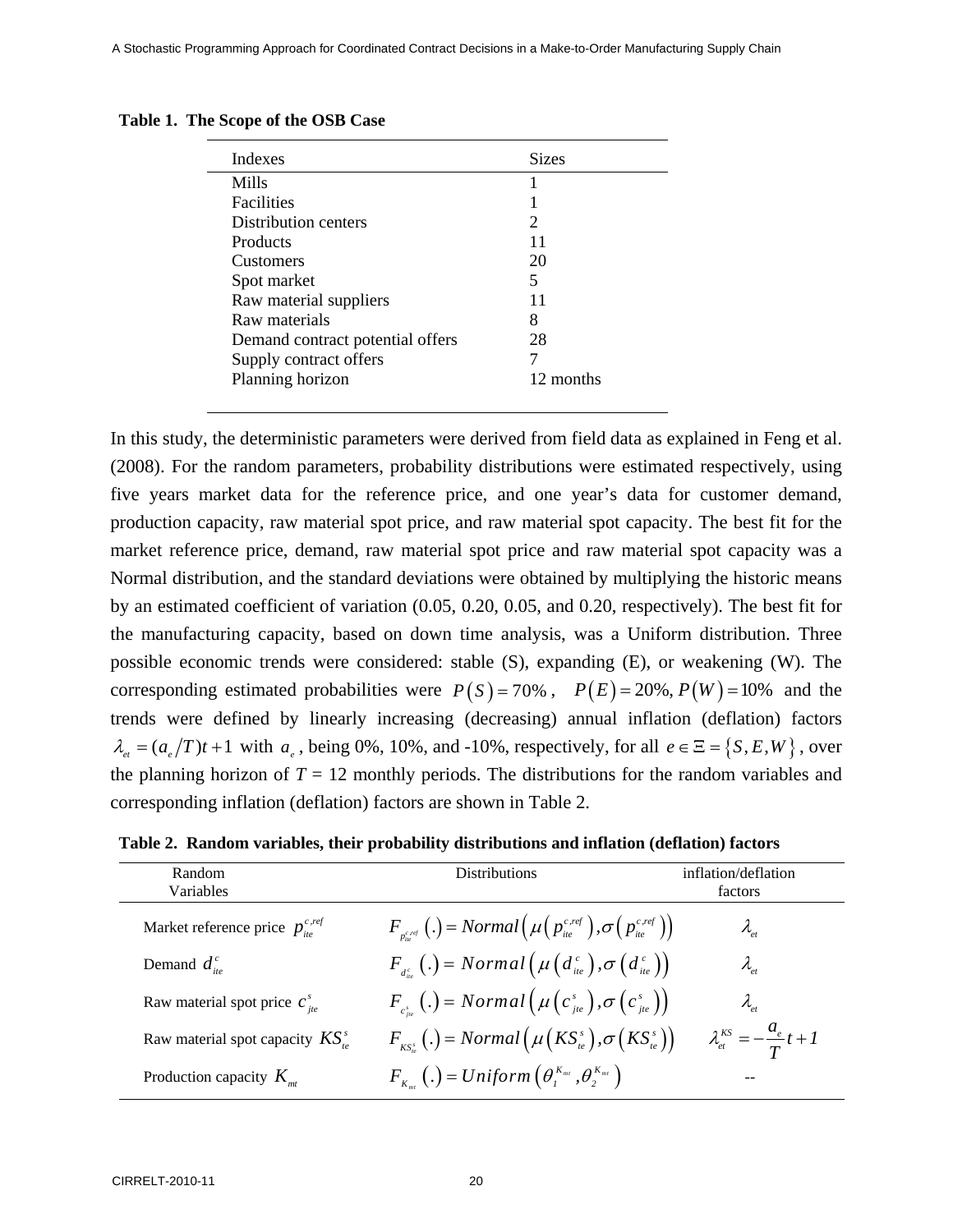The notations  $\mu(.)$  and  $\sigma(.)$  are the mean and standard deviation of the Normal variables,  $\theta_{i}^{K_{m}}$ ,  $\theta_2^{K_{mr}}$  are the lower and upper bounds of the Uniform variables (85% and 98% of the standard production capacity, respectively). Due to the sensitivity of the contract issues on customermanufacturer-supplier relationships, and a confidentiality agreement, the detailed data is not presented.

The SAA model generator was written using Optimization Programming Language OPL 6.3, with a Microsoft Access database connection to automatically read data inputs and write solution outputs. The MIPs were solved using CPLEX 11.2. The program was run on a Intel Core 2 Duo workstation with CPU 2.00GHz, 4.00GB of RAM, and Windows Vista Home Edition Version 2007.

### *6.2 Scenario Generation*

Plausible scenarios are generated using the following Monte Carlo procedure, which is based on the stochastic processes defined in Section 3. In the procedure, *u* denotes a uniformly distributed pseudo random number in [0,1]. The procedure starts by selecting an economic trend. It then sequentially generates demands and prices for the customers, capacities and prices for the spot raw material suppliers, and manufacturing capacities. In order to obtain a sample of *N* scenarios, one simply runs the procedure *N* times.

### **Scenario** ω **Generation Procedure:**

- **Step 1**. Select an economic trend *e* randomly using  $P(e)$ ,  $e \in \Xi$
- **Step 2.** For all customers  $c \in C$ , do:

Generate customer-contract choices

$$
\xi_{k}^{c}(\omega) = \begin{cases} 1 & \text{if } u \in \left[0, P_{e}^{c}(k)\right] \\ 0 & \text{otherwise} \end{cases}, \quad \forall k \in K^{c}
$$

Generate customer requirements and market reference prices

$$
d_{ii}^{c}(\omega) = \lambda_{\scriptscriptstyle{et}} F_{d_{\scriptscriptstyle{lie}}}^{-1}(u) , p_{\scriptscriptstyle{it}}^{c,\scriptscriptstyle{ref}}(\omega) = \lambda_{\scriptscriptstyle{et}} F_{p_{\scriptscriptstyle{he}}^{\scriptscriptstyle{c},\scriptscriptstyle{ref}}}(u) , \ \forall i, t \in T
$$

Derive contract and spot demands from customer requirements

$$
d_{\kappa u}^{c}(\omega) = \begin{cases} \min\left(\max\left(lb_{k}, d_{\kappa}^{c}(\omega)\right), u b_{k}\right), \text{if } \xi_{k}^{c}(\omega) = 1\\ 0, \text{ otherwise} \end{cases}, \forall i, t \in T_{k}, k \in K^{c}
$$

$$
d_{\kappa}^{c}(\omega) = \begin{cases} d_{\kappa}^{c}(\omega) \\ 0 \text{ otherwise} \end{cases}, \forall i \in I_{com}, t \in T
$$

Derive contract and spot prices from market reference prices

$$
p_{_{ki}^{c}}\left(\omega\right)=\frac{\phi_{_{k}}}{n}\sum_{_{l^{'}=l-n}^{c}}^{_{l-1}}p_{_{li^{'}}}^{^{c,ref}}\left(\omega\right),\ \forall i,t\in T_{_{k}},k\in K^{c}
$$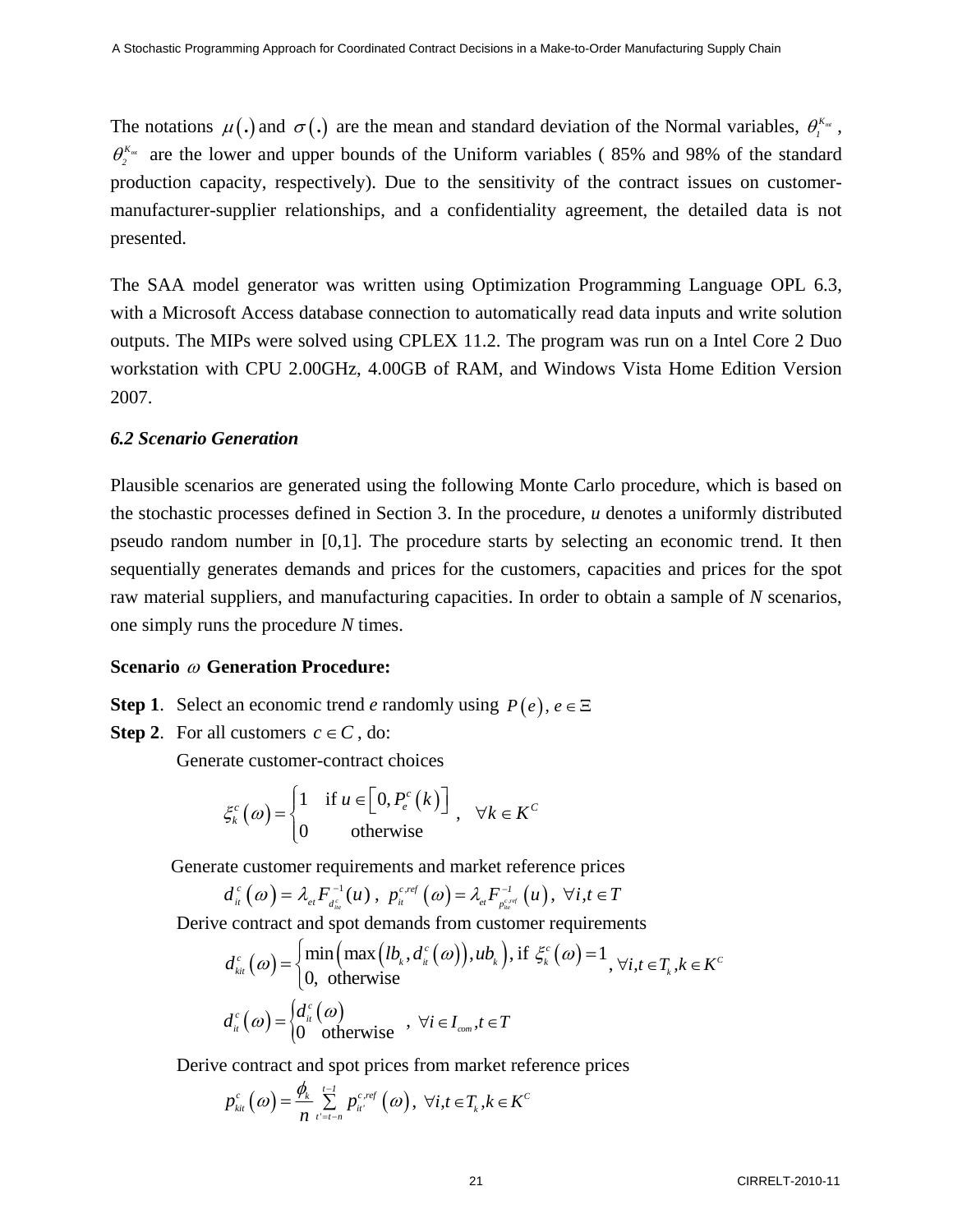$p_{ii}^c(\omega) = p_{ii}^{c,ref}(\omega)$ ,  $\forall i \in I_{com}, t \in T$ ,

**Step 3**. For all spot suppliers  $s \in NS$ , and all periods  $t \in T$ , do:

Generate the spot supplier's raw material capacity and prices

$$
KS^s_{\scriptscriptstyle \ell}(\omega) = \lambda^{\scriptscriptstyle KS}_{\scriptscriptstyle{\text{\'et}}} F^{-1}_{\scriptscriptstyle{\text{KS}^s_{\scriptscriptstyle{\text{\'et}}}}}(u)\,, \quad \ \ c^s_{\scriptscriptstyle{j}i}\left(\omega\right) = \lambda_{\scriptscriptstyle{\text{\'et}}} F^{-1}_{\scriptscriptstyle{\text{\'et}^s_{\scriptscriptstyle{\text{\'et}}}}}(u) \quad \forall j\in J
$$

**Step 4**. For all mills  $m \in M$ , and all periods  $t \in T$ , do:

Generate the manufacturing capacity

$$
K_{_{mt}}\left( \varpi\right) =F_{_{K_{_{mt}}}}^{-1}\left( u\right)
$$

### **7. Computational Results**

In order to investigate the solvability of the SAA program (5.1), and the quality of the solutions obtained, experiments were initially carried out using 5 samples of scenarios  $(B = 5)$ , each of size  $N = 1, 5, 10, 15, 20$  and 25. Table 3 shows that as the sample size *N* increases, the SAA program size and the computational times grow significantly. Figure 3 illustrates the time variance in solving the problem for the 5 different samples of the varying sample sizes. Obviously there is a trade-off between the problem size, computational efforts, and solution quality. To obtain good quality solutions while preserving the solvability of the model, we used  $B = 10$  samples of  $N = 25$  scenarios in our calculations, yielding 10 candidate solutions.

| Sample size $(N)$ | Continuous variables | Binary variables | Constraints | Time (Sec) |
|-------------------|----------------------|------------------|-------------|------------|
|                   | 6952                 | 177              | 8570        |            |
|                   | 40687                | 245              | 5338        | 18         |
| 10                | 84417                | 264              | 112189      | 55         |
| 15                | 140246               | 294              | 193378      | 758        |
| 20                | 204442               | 354              | 290038      | 377        |
| 25                | 270500               | 385              | 390118      | 2223       |

**Table 3. Comparison of Model Complexity with Different Sample Size** *N***.**



**Figure 3. Computation Times Variation.**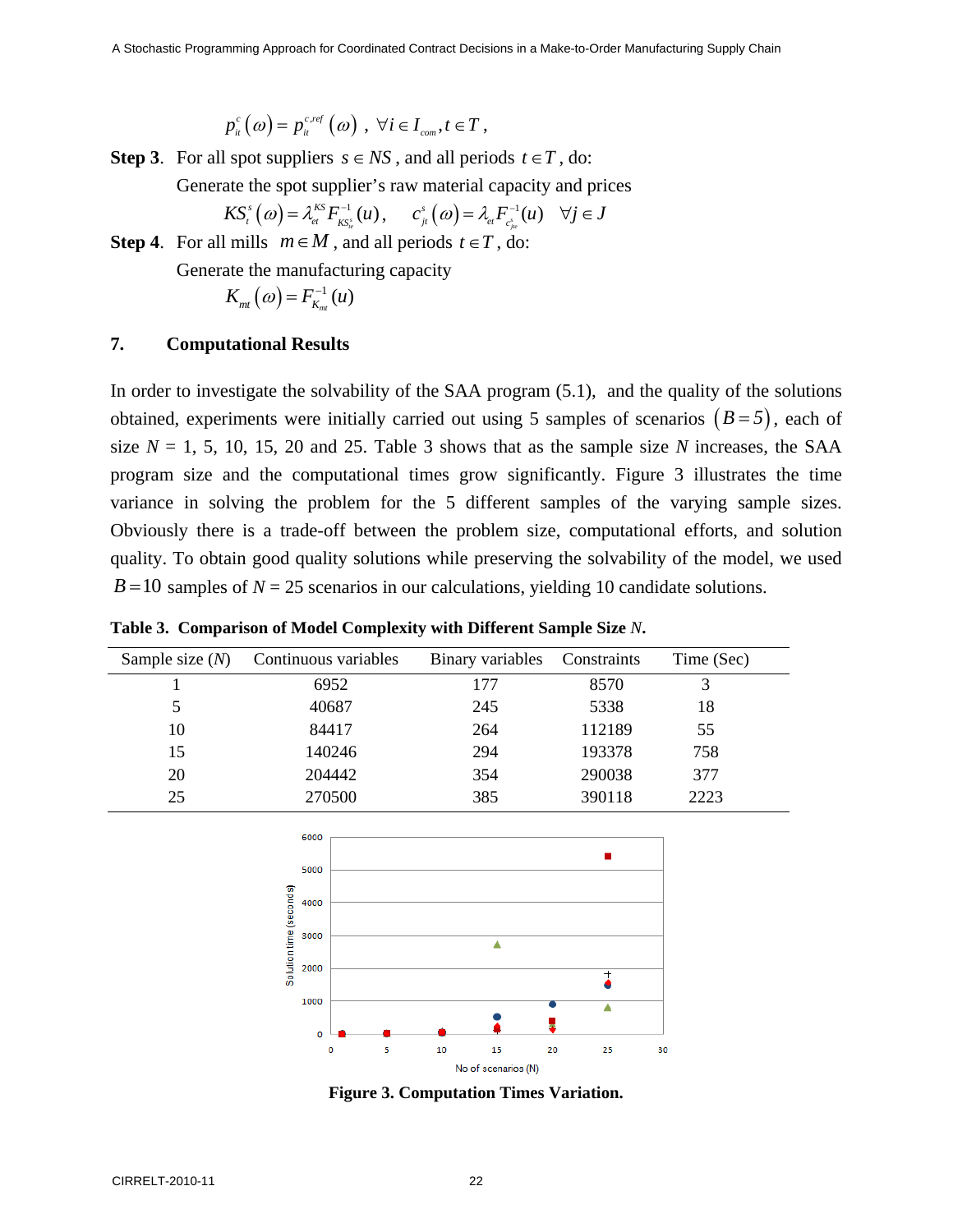The statistical validation of the solutions is carried out by evaluating the objective function values with respect to each of the candidate solutions using  $N_l = 100, 200, 300$  sampled scenarios. Table 4 presents the statistics for three candidate solutions, denoted  $\hat{\mathbf{Z}}_1$ ,  $\hat{\mathbf{Z}}_2$ , and  $\hat{\mathbf{Z}}_3$ . Among the three candidate solutions, the performances are very similar. The objective function values increase and the optimality gaps and confidence intervals become very tight as the sample size  $N<sub>l</sub>$  increases. This result indicates that the stochastic modeling method can produce robust solutions with good performances in various uncertain environments. The candidate solution  $\mathbb{Z}_1$ provides slightly superior results among the three solutions. Note that when  $N_i = 300$ , we observed  $\tilde{f}_{N_t}(\hat{\mathbf{Z}}_b^N) > \overline{U}_{N,B}$  resulting in a negative gap. This negative gap is known to be caused by the separate sampling approach used to estimate the statistical upper and lower bounds, and the relatively smaller values of *B* and  $N<sub>i</sub>$ . A similar phenomenon was observed by Mak (1999), where a common random number (CRN) sampling approach was proposed. In the CRN sampling approach, instead of developing a confidence interval of the optimality gap by estimating the upper- and lower- bounds separately using independent sample scenarios, the same set of sample scenarios is used. It was reported that using CRN sampling can eliminate the negative gap with improved confidence interval without significantly increasing the sample sizes.

In order to investigate the necessity of applying stochastic programming in solving contract design, allocation, and selection problems, the problem is also solved using MIP deterministic model. The performances of the contract solutions derived using the two models are then compared. In the deterministic model, the random variables such as demand, market price, raw material supplier price and capacity, as well as the manufacturing capacity, are replaced by mean values under a stable economic environment. The customer-contract choice parameters are generated randomly and independently. Ten replicates of customer-contract choice parameters are generated and the MIP model is solved for each replicate yielding ten candidate solutions. These solutions are also evaluated using  $N_l = 100, 200, 300$  sampled scenarios. The performances with respect to the deterministic contract solutions are compared in Figure 4 with those obtained from the stochastic contract solutions. The contract solutions obtained from the stochastic programming model perform significantly better than those obtained from the deterministic model with a 12% performance improvement on average equivalent to \$ 7 million dollar increase in profit. The performances from the ten candidate solutions obtained using stochastic programming model are consistent with little variations, while those from the candidate solutions obtained using deterministic model vary considerably, ranging from \$53 to \$64 million dollars.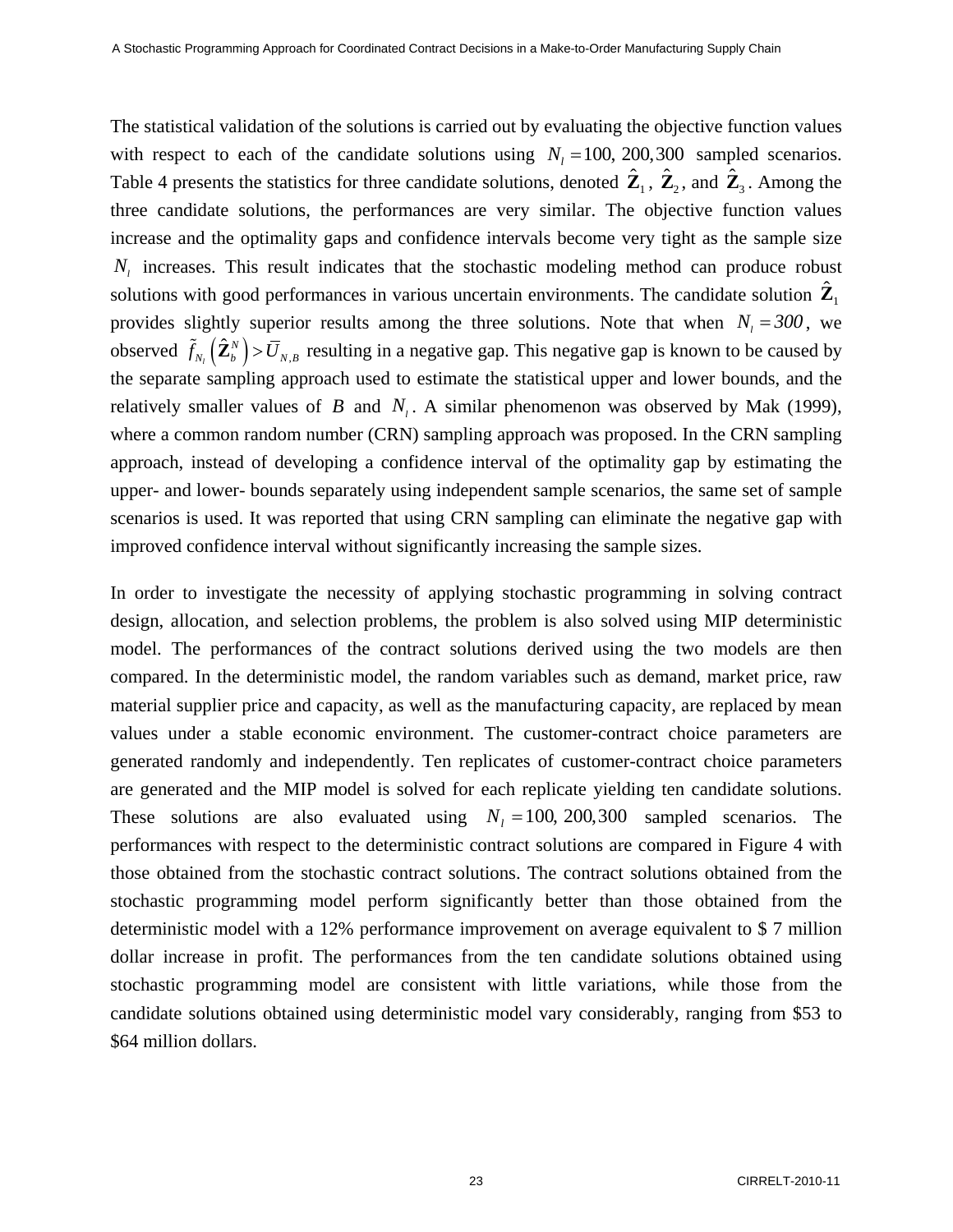| Units: Million \$                                                        |            |                           |               |                 | Stochastic                           |            |             |                                     |              |
|--------------------------------------------------------------------------|------------|---------------------------|---------------|-----------------|--------------------------------------|------------|-------------|-------------------------------------|--------------|
| Point estimate: $\boldsymbol{U}_{N,B}$                                   |            |                           |               |                 | 67.100                               |            |             |                                     |              |
| Stdev: $\hat{\sigma}_{\bar{\nu}_{_{N,B}}}$                               |            |                           |               |                 | 0.419                                |            |             |                                     |              |
| Candidate solutions:                                                     |            | $\hat{\mathbf{z}}$        |               |                 | $\hat{\mathbf{z}}_2$                 |            |             | $\hat{\mathbf{z}}_3$                |              |
| Sample size: $N_{\rm \scriptscriptstyle I}$                              | 100        | 200                       | 300           | 100             | 200                                  | 300        | 100         | 200                                 | 300          |
| Point estimate: $\tilde{f}_{N_l}\left(\hat{\mathbf{Z}}_b\right)$         | 66.164     | 67.062                    | 67.371        | 66.148          | 67.051                               | 67.368     | 66.171      | 67.043                              | 67.352       |
| Standard deviation: $\hat{\sigma}_{\tilde{f}_{N_i}(\hat{\mathbf{z}}_b)}$ | 1.075      | 0.708                     | 0.581         | 1.090           | 0.718                                | 0.587      | $1.070\,$   | 0.704                               | 0.579        |
| $\mathrm{Gap}_{N,B,N_l}\left(\hat{\mathbf{Z}}_b\right)$                  | 0.936      | 0.038                     | 0.000         | 0.952           | 0.050                                | 0.000      | 0.930       | 0.057                               | $0.00\quad0$ |
| Standard deviation: $\hat{\sigma}_{\textit{Gap}}$                        | 1.494      | 1.126                     | 1.000         | 1.509           | 1.137                                | 1.006      | 1.489       | 1.123                               | 0.997        |
| Confidence interval (95%):                                               | [0, 1.447] | [0, 0.436]                | [0, 0.365]    | [0, 1.467]      | [0, 448]                             | [0, 0.366] | [0, 1.440]  | [0, 0.454]                          | [0, 0.365]   |
| CPU time (minutes):                                                      | 34         | 37                        | $\frac{1}{4}$ | $\overline{31}$ | 34                                   | 38         | 29          | 32                                  | 36           |
| Table 5. Deterministic model results                                     |            |                           |               |                 |                                      |            |             |                                     |              |
| Units: Million \$                                                        |            |                           |               |                 | Deterministic                        |            |             |                                     |              |
| Candidate solutions:                                                     |            | $\hat{\mathbf{Z}}_{MIP1}$ |               |                 | $\tilde{\mathbf{Z}}_{M \mathrm{P2}}$ |            |             | $\hat{\mathbf{Z}}_{M \mathrm{IP3}}$ |              |
| Objective function values: $\mathit{OF}_{\hat{z}_{\mathit{MIP}}}$        |            | 68.965                    |               |                 | 68.685                               |            |             | 70.696                              |              |
| Sample size: $N_{\scriptscriptstyle I}$                                  | 100        | 200                       | 300           | 100             | 200                                  | 300        | 100         | 200                                 | 300          |
| Point estimate: $\tilde{f}_{N_i}\big(\hat{\mathbf{Z}}_b\big)$            | 63.054     | 63.956                    | 64.262        | 60.632          | 61.683                               | 61.807     | 60.590      | 61.440                              | 61.736       |
| Standard deviation: $\hat{\sigma}_{\tilde{f}_{N_l}(\mathbf{\hat{z}}_b)}$ | 1.165      | 0.760                     | 0.608         | 1.219           | 0.778                                | 0.643      | 1.209       | 0.778                               | 0.629        |
| $\mathrm{Gap}_{_{N,B,N_l}}\big(\hat{\mathbf{Z}}_b\big)$                  | 5.911      | 5.009                     | 4.703         | 8.053           | 7.002                                | 6.879      | 10.106      | 9.256                               | 8.960        |
| Standard deviation: $\hat{\sigma}_{\textit{Gap}}$                        | 1.165      | 0.760                     | 0.608         | 1.219           | 0.778                                | 0.643      | 1.209       | 0.778                               | 0.629        |
| Confidence interval (95%):                                               | [0, 6.141] | [0, 5.115]                | [0, 4.772]    | [0, 8.293]      | [0, 7.110]                           | [0, 6.952] | [0, 10.345] | [0, 9.364]                          | [0, 9.032]   |

 $13$ 

 $\overline{10}$ 

 $\overline{r}$ 

CPU time (minutes):

 $\infty$ 

 $\overline{11}$ 

 $\infty$ 

 $\overline{1}$ 

 $\Box$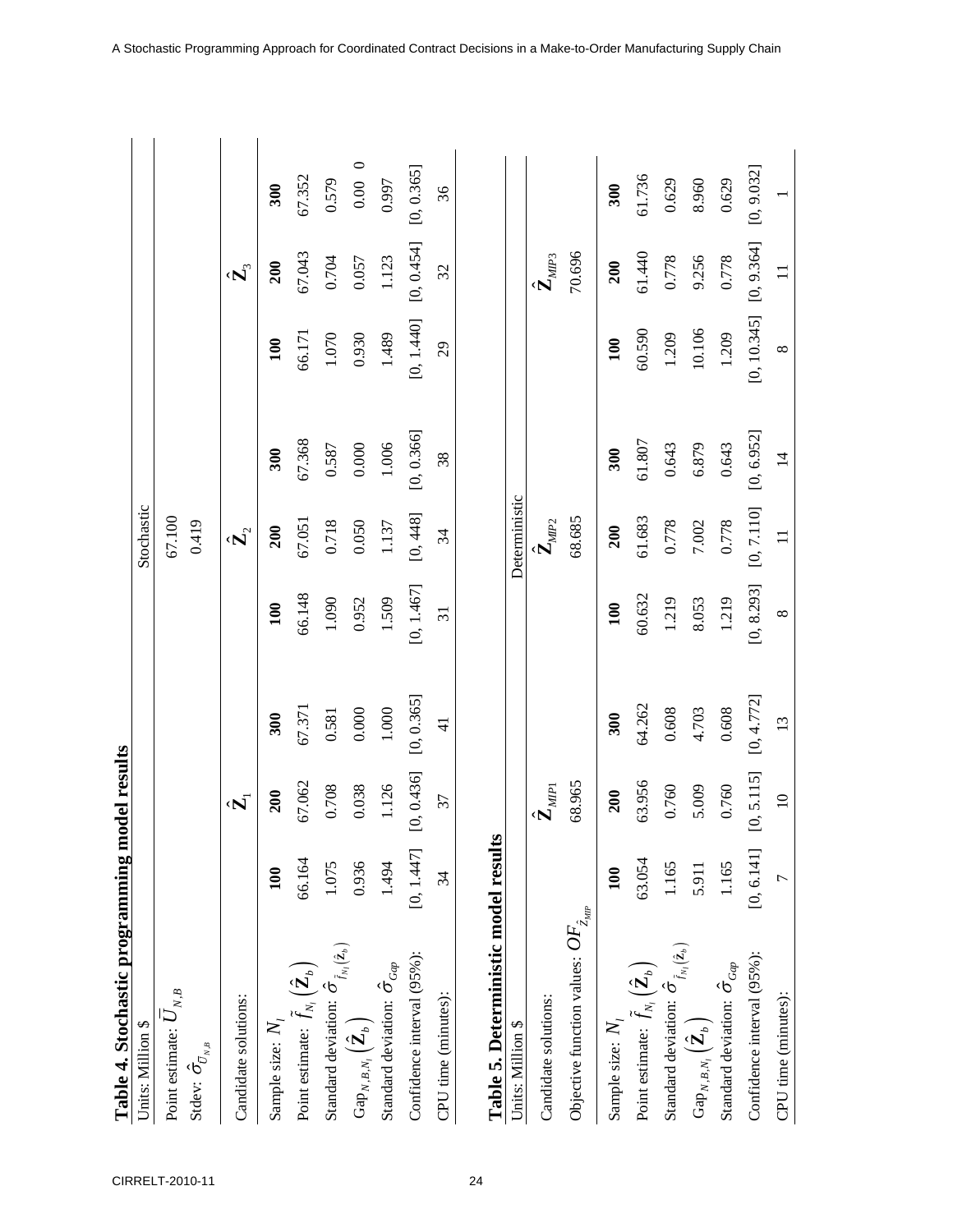

**Figure 4. Comparison of objective function values from stochastic and deterministic**  contract solutions with  $N_l = 100, 200, 300$  samples, respectively.

Table 5 present the statistics for three candidate solutions from the deterministic model, denoted  $\hat{\mathbf{Z}}_{MIP1}$ ,  $\hat{\mathbf{Z}}_{MIP2}$ , and  $\hat{\mathbf{Z}}_{MIP3}$ . Note that in deterministic case, contract decisions that yield high objective function values do not necessarily perform well in uncertain business situations. As shown in Table 5, particularly candidate solution  $\hat{\mathbf{Z}}_{MP3}$ , despite an objective function value higher than the upper bound  $\bar{U}_{N,B}$  obtained from the stochastic programming model, has a low  $\tilde{f}_{N_t}(\hat{\mathbf{Z}}_{MIP3})$  value and a large gap. Contract decisions are affected by many factors, such as, market price, customer demand and customer-contract choices, among other factors, which are rarely known with certainty. Yet, since in deterministic models, mean parameter values are used and a single customer choice scenario is considered, the decisions made adapt poorly for different plausible scenarios. Thus, decisions provided by deterministic models are less robust, and often inadequate. Stochastic programming is therefore a more appropriate modeling approach for contract decision problems, and the SAA solution approach can be practically applied.

Table 6 presents statistics on the contract decisions provided by the three stochastic and deterministic candidate solutions, respectively. It can be observed that the demand contract decisions vary in terms of contract forms, policies, allocations, and the number of contract customers. This indicates that the decisions are sensitive to the sample scenarios, particularly the customer-contract choices, customer demand, and market prices. This is particularly true for the contract decisions obtained from the deterministic model as shown by the larger variations observed. With the scenarios generated, not all 20 potential high volume customers have been offered a contract. The models have suggested reserving a proportion of the capacity to absorb the contract demand variation and/or serve the spot market. The manufacturer may choose an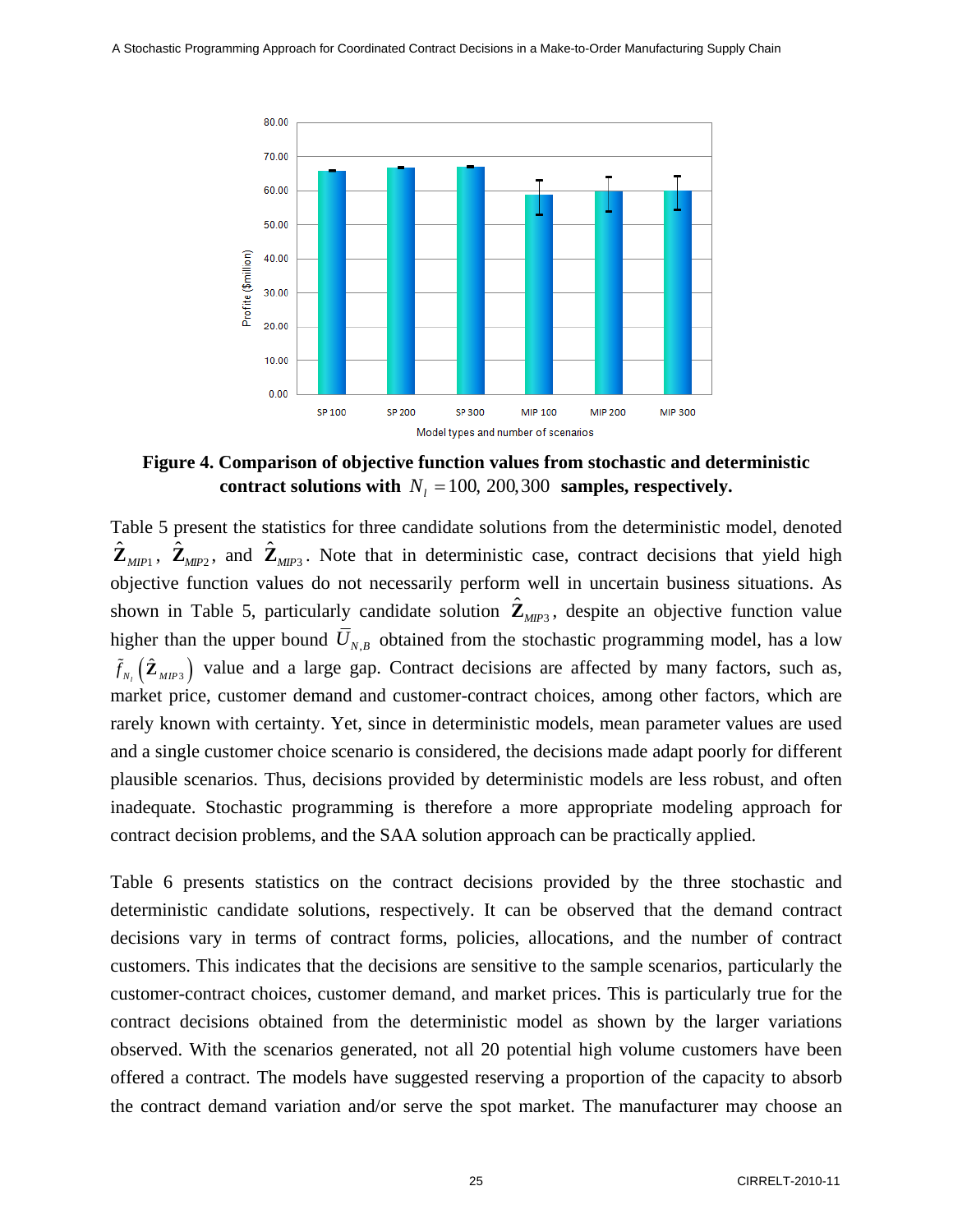alternative contract decisions based on particular contract relationship considerations with full awareness of the financial implications. For the supply contract decisions, the results are rather consistent. Six distinct supply contracts are selected from the 7 contract offers in most of the cases. This indicates that the contract decisions are relatively insensitive for the level of raw material market price and availability changes studied in this case.

| Candidate<br>solution  | No. of contract<br>forms | No of contract<br>policies | Contract demand<br>allocation | No of contract<br>customers | No of supply<br>contract |
|------------------------|--------------------------|----------------------------|-------------------------------|-----------------------------|--------------------------|
| $\hat{\mathbf{z}}$     |                          | 6                          | 63%                           | 16                          |                          |
| Ŷ<br>$\mathcal{L}_{1}$ |                          |                            | 60%                           | 16                          |                          |
| $\hat{Z}_3$            |                          |                            | 63%                           | 15                          |                          |
| 7<br>$L_{MIPI}$        |                          | Q                          | 67%                           | 17                          |                          |
| Ĥ<br>$L_{MIP2}$        |                          |                            | 67%                           | 18                          |                          |
| ۵<br>$L_{MIP3}$        |                          | 11                         | 73%                           | 17                          |                          |

**Table 6. Candidate solutions.** 

### **8. Conclusions and Future Research Opportunities**

In this article, we present a two-stage stochastic programming model for coordinated contract design, allocation, and selection decisions from a manufacturer's point of view, in a divergent three-tier manufacturing supply chain, under stochastic economic, market, supply, and system environments. In this capacitated make-to-order manufacturing system, the manufacturer wishes to offer different contracts to satisfy customers' needs, to accept the contract that optimize the resource capacity allocation, and to select the right contracts from the suppliers that guarantee the satisfaction of the contract and non-contract demand at lowest procurement cost. Four forms of contracts are evaluated for the demand contract design including the price-only, periodical minimum quantity commitment, periodical commitment with order band, and periodical stationary commitment contracts, each with different duration terms and price incentives. Stochastic customer-contract choices are incorporated in the scenarios generated in order to provide meaningful solutions for the demand contract decisions. The two-stage stochastic programming model with fixed recourse proposed is solved using the SAA approach. Feasible solutions are obtained in all cases. Computation analysis shows that by using stochastic programming model, more realistic and robust solutions can be obtained, with expected 12% superior financial performances, on average, to those obtained using a MIP deterministic model.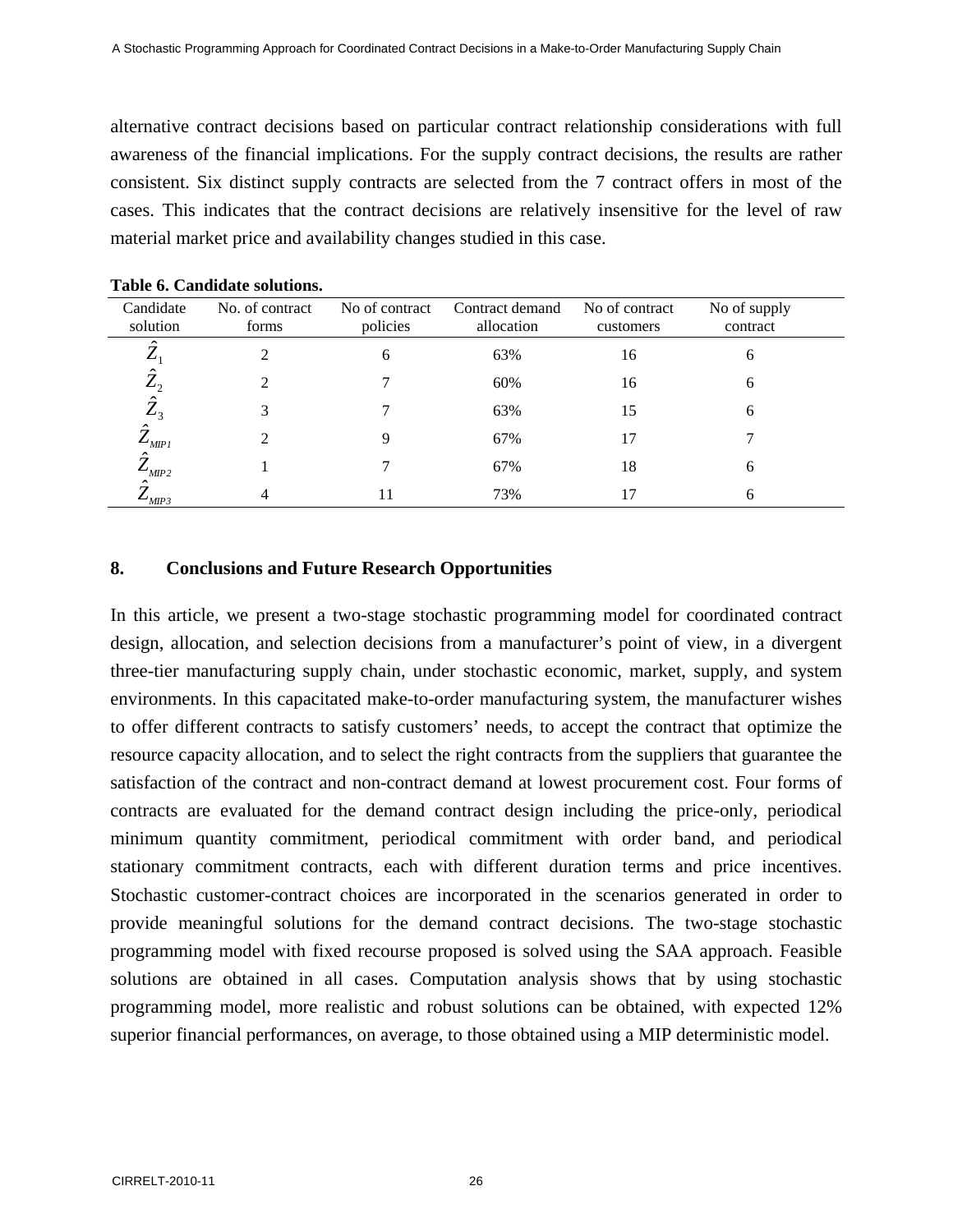This research has been focused on two-stage stochastic programming to solve a contract decision problem in which all contract decisions are made at the beginning of the planning horizon. In real industrial environments, customer may choose a short term contract, for example, a three month contract, and leave the decisions on future contracts to a later date. A multi-stage stochastic programming approach could thus be investigated to address multiple contract decision points during the planning horizon. Note however that, given the additional complexity introduced by a multi-stage stochastic programming approach, using our model on a rolling horizon basis provides a practical way to reach contract decisions that are near optimal. A comparison of these two approaches would certainly be interesting, despite the fact that the multi-stage models would be much more difficult to solve.

### **Acknowledgements**

The authors would like to gratefully acknowledge the financial support provided by the FOR@C Research Consortium, and would like to thank our research partner, FP Innovations, Forintek division, and our industrial partner for their valuable collaboration and support. We would also like to thank Professor Denis Bolduc for his advises on the application of the BIOGEME software and Mr Philippe Marier for his technical advises.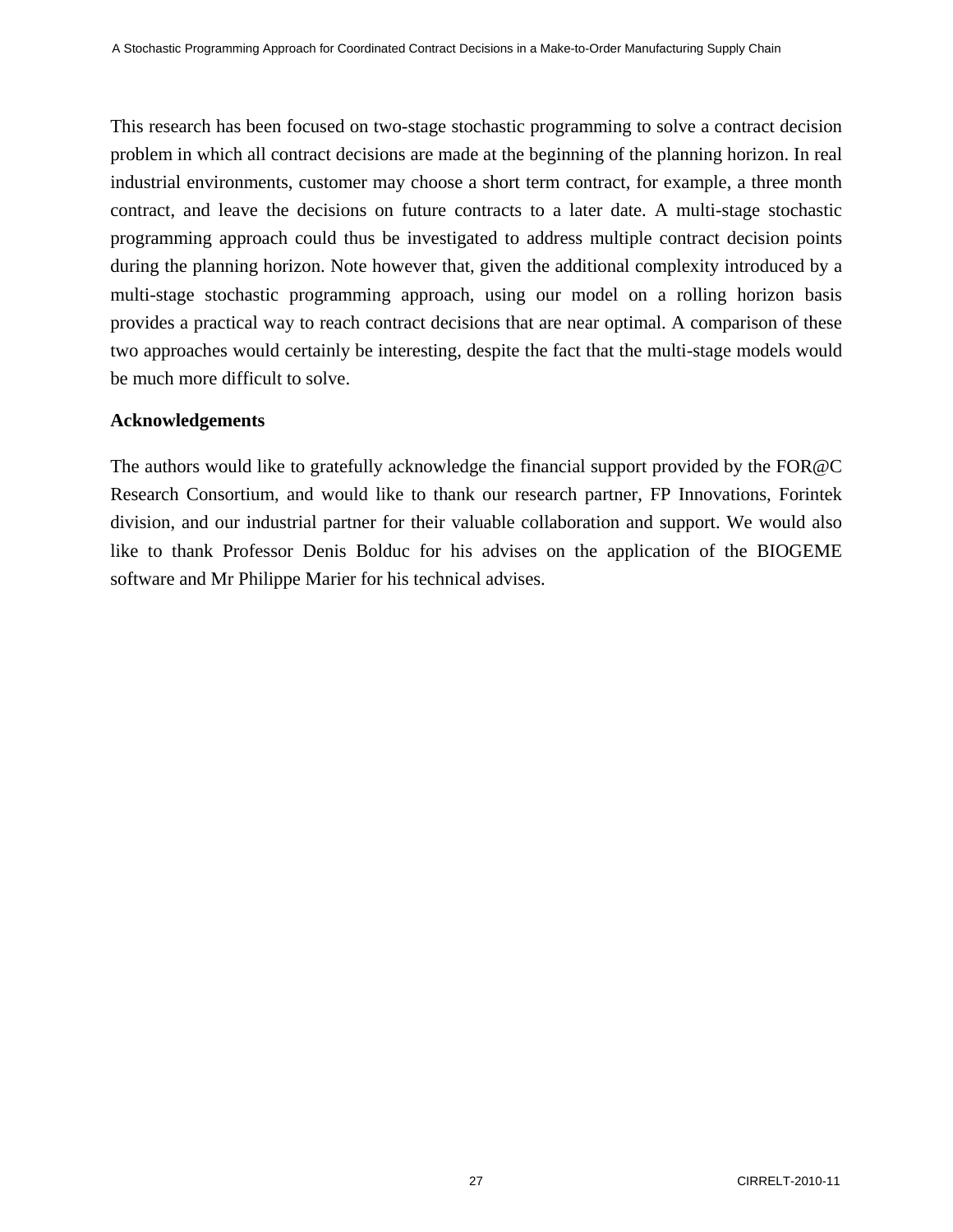# **References**

- [1] Anupindi, R., 1993, Supply management under uncertainty. PhD thesis, Graduate School of Industrial Administration, Carnegie Mellon University, Pittsburgh, PA 15213. In: Tayur, S., Ganeshan, R., Magazine, M. (Eds.) Quantitative Models for Supply Chain Management. Kluwer Academic Publishers, Boston, pp. 199-232.
- [2] Anupindi, R., Akella, R., 1997, An inventory model with commitments. Working paper. IN: Tayur, S., Ganeshan, R., Magazine, M. 1999. (Eds.) Quantitative Models for Supply Chain Management. Kluwer Academic Publishers, Boston, ISBN 0792383443, 9780792383444. pp. 199-232
- [3] Anupindi, R., Bassok, Y., 1999, Supply contracts with quantity commitments and stochastic demand. In: Tayur, S., Ganeshan, R., Magazine, M. (Eds.) Quantitative Models for Supply Chain Management. Kluwer Academic Publishers, Boston, pp. 199-232
- [4] Bassok, Y., Anupindi, R., 1997, Analysis of supply contracts with total minimum commitment. IIE Transactions, 29, 373–381.
- [5] Ben-Akiva, M., Lerman, S., 1994. Discrete Choice Analysis: Theory and Application to Travel Demand. MIT, Cambridge, Massachusetts, USA.
- [6] Cachon, G.P., 2003. Supply chain coordination with contracts. In: Graves, S.C., de Kok, A.G. (Eds.), Handbooks in Operations Research and Management Science: Supply Chain Management: Design, Coordination and Operation, Vol. 11. North-Holland, Amsterdam, pp. 227-339.
- [7] Corbett, C.J., Tang, C.S., 1999, Designing supply contracts: Contract type and information asymmetry. In: Tayur, S., Ganeshan, R., Magazine, M. (Eds.) Quantitative Models for Supply Chain Management. Kluwer Academic Publishers, Boston, pp. 271-297.
- [8] D'Amours S., Montreuil, B., Moke, J., Desaulniers, G., 2000. Contract-based tactical planning of supply chain, INFORMS Conference, San Antonio, TX, U.S.A.
- [9] Easton, F.F., Moodie, D.R., 1999. Pricing and lead time decisions for make-to-order firms with contingent orders. European Journal of Operational Research, 116, 305-318.
- [10] Feng, Y., D'Amours, S., and Beauregard, R., 2008a. The value of sales and operations planning in oriented strand board industry with make-to-order manufacturing system: cross functional integration under deterministic demand and spot market recourse. International Journal of Production Economics, 115 (1), 189–209.
- [11] Kumar, A., 1992, Supply contracts and manufacturing decisions. PhD thesis, Graduate School of Industrial Administration, Carnegie Mellon University, Pittsburgh, PA 15213. In: Tayur, S., Ganeshan, R., Magazine, M. (Eds.) Quantitative Models for Supply Chain Management. Kluwer Academic Publishers, Boston, pp. 199-232.
- [12] Lariviere, M.A., 1999, Supply chain contracting and coordination with stochastic demand. In: Tayur, S., Ganeshan, R., Magazine, M. (Eds.) Quantitative Models for Supply Chain Management. Kluwer Academic Publishers, Boston, pp. 235-268.
- [13] Lariviere, M.A., Porteus, E.L., 2001, Selling to the newsvendor: An analysis of price-only contracts. Manufacturing and Service Operations Management, 3(4), 293-305.
- [14] Lian, Z., Deshmukh, A., 2009, Analysis of supply contracts with quantity flexibility. European Journal of Operational Research, 196, 526-533.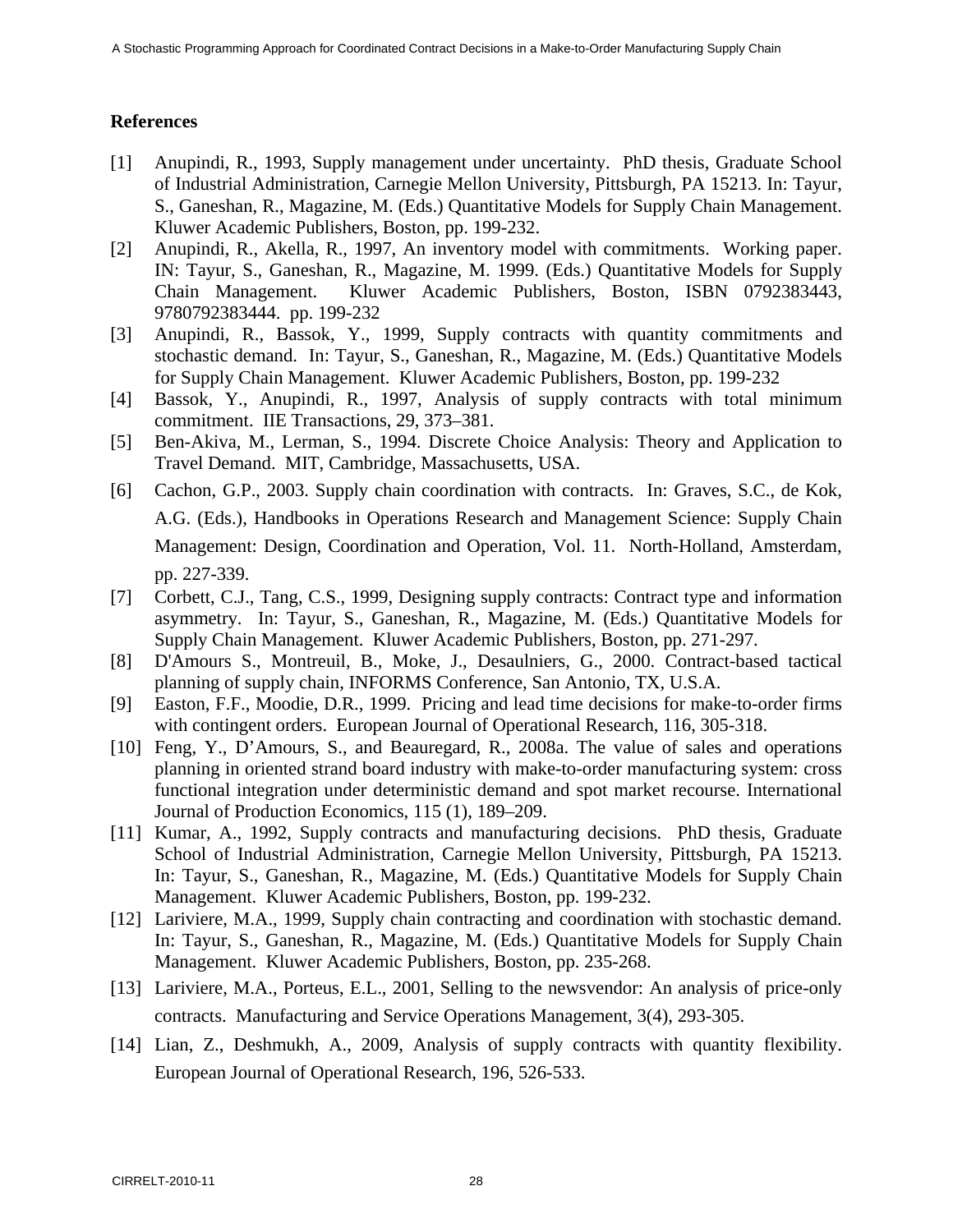- [15] Louviere, J., D. Hensher and J. Swait, 2000, Stated Choice Methods, Cambridge University Press.
- [16] Mak, W.K., Morton, D.P., Wood, R.K., 1999. Monte Carlo bounding techniques for determining solution quality in stochastic programs. Operations Research Letters, 24, 47- 56.
- [17] Monahan, J.P., 1984, A quantity discount pricing model to increase vendor profits. Management Science, 30(6), 720-726.
- [18] Moinzadeh, K., Nahmias, S., 2000, Adjustment strategies for a fixed delivery contract. Operations Research, 48(3), 408-423.
- [19] Munson, C.L., Rosenblatt, M.J., 2001. Coordinating a three-level supply chain with quantity discounts. IIE Transactions 33 (5), 371–384.
- [20] Santoso, T., Ahmed, S., Goetschalckx, M, Shapiro, A., 2005, A stochastic programming approach for supplychain network design under uncertainty. European Journal of Operational Research, 167, 96-115.
- [21] Scheller-Wolf, A., Tayur, S., 1998, A Markovian Dual-source Production Inventory Model with Order Bands. Working Paper, #1998-E200, Graduate School of Industrial Administration, Carnegie Mellon University, Pittsburgh, PA 15213. In: Tayur, S., Ganeshan, R., Magazine, M. (Eds.) Quantitative Models for Supply Chain Management. Kluwer Academic Publishers, Boston, pp. 199-232.
- [22] Schneeweiss, C., Zimmer, K., Zimmermann, M., 2004. The design of contracts to coordinate operational interdependencies within the supply chain. International Journal of Production Economics, 92, 43-59.
- [23] Shapiro, A., 2003. Monte Carlo sampling methods. IN: Ruszczynski, A., Shapiro, A., (eds), Stochastic Programming, Handbooks in Operations Research and Management Sciences, 10, Elsevier.
- [24] Tsay, A.A., 1999, The quantity flexibility contract and supplier-customer incentives. Management Science, 45, 1339–1358.
- [25] Tsay, A.A., Lovejoy, W.S., 1999 Quantity flexibility contracts and supply chain performance. Manufacturing and Service Operations Management, 1(2), 89–111.
- [26] Tsay, A.A., Nahmias, S., Agrawal, N., 1999, Modeling supply chain contracts: A review. In: Tayur, S., Ganeshan, R., Magazine, M. (Eds.) Quantitative Models for Supply Chain Management. Kluwer Academic Publishers, Boston, pp. 300-336.
- [27] van Delft, Ch., Vial, J.-Ph. (2001). Quantitative analysis of multi-periodic supply chain contracts with options via stochastic programming. Working Paper, Department of manangement Studies, University of Geneva, 40 Bd du Pont d'Arve, CH-1211 Geneva 4, Switzerland.
- [28] Vila, D., Martel, A., Beauregard, R., 2007. Taking market forces into account in the design of production-distribution networks: A positioning by anticipation approach. Journal of Industrial and Management Optimization, 3(1), 29-50.
- [29] Watanapa, B., Techanitisawad, Anulark, 2004. Simultaneous price and due date settings for multiple customer classes. European Journal of Operational Research, doi:10.1016/j.ejor. 2004.02.011
- [30] Weng, Z.K., 1995, Channel coordination and quantity discounts. Management Science, 41(9), 1509-1522.